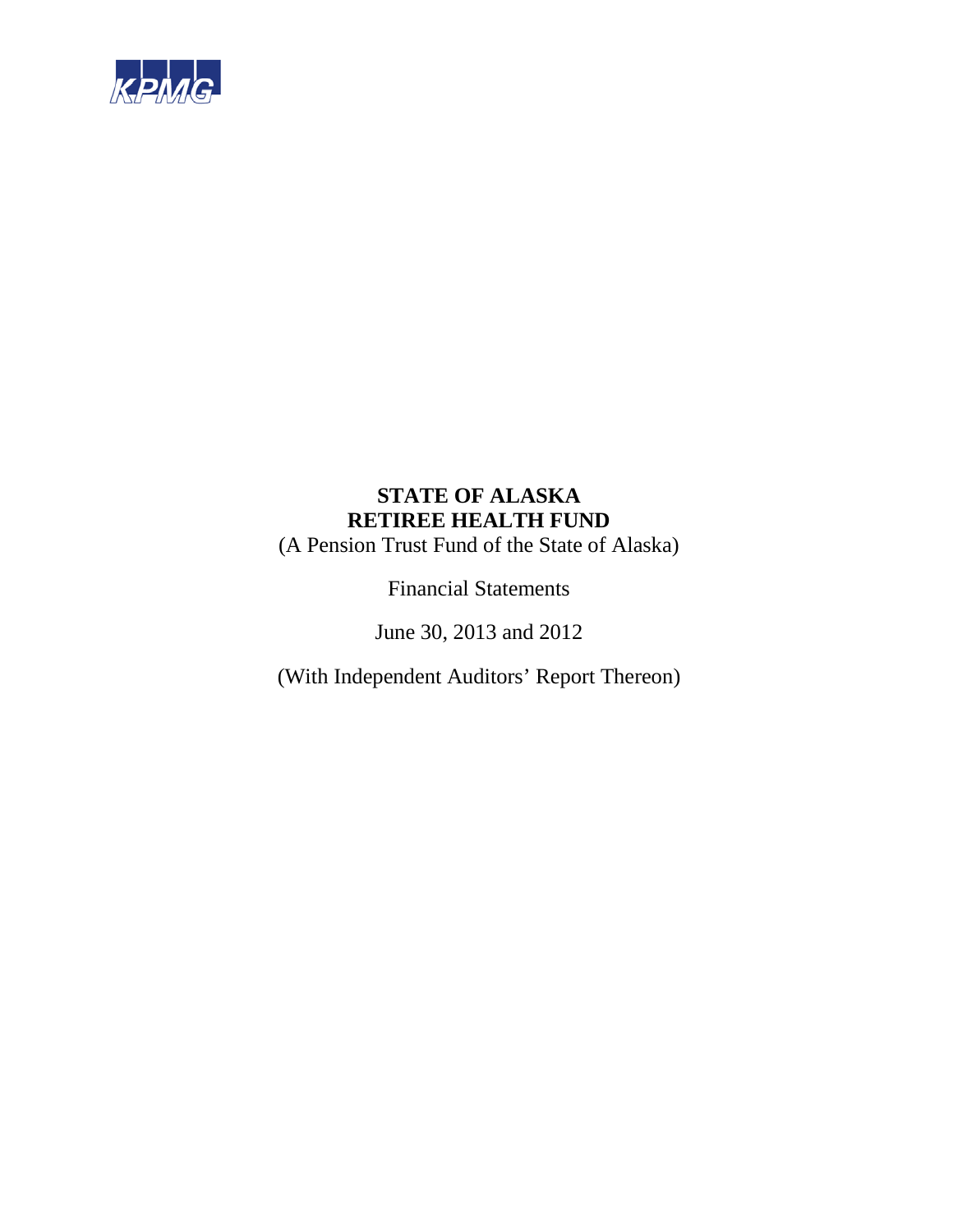# **STATE OF ALASKA RETIREE HEALTH FUND** (A Pension Trust Fund of the State of Alaska)

# **Table of Contents**

|                                               | Page(s)   |
|-----------------------------------------------|-----------|
| Independent Auditors' Report                  | $1 - 2$   |
| Management's Discussion and Analysis          | $3 - 8$   |
| <b>Statements of Fiduciary Net Assets</b>     | Q         |
| Statements of Changes in Fiduciary Net Assets | 10        |
| <b>Notes to Financial Statements</b>          | $11 - 23$ |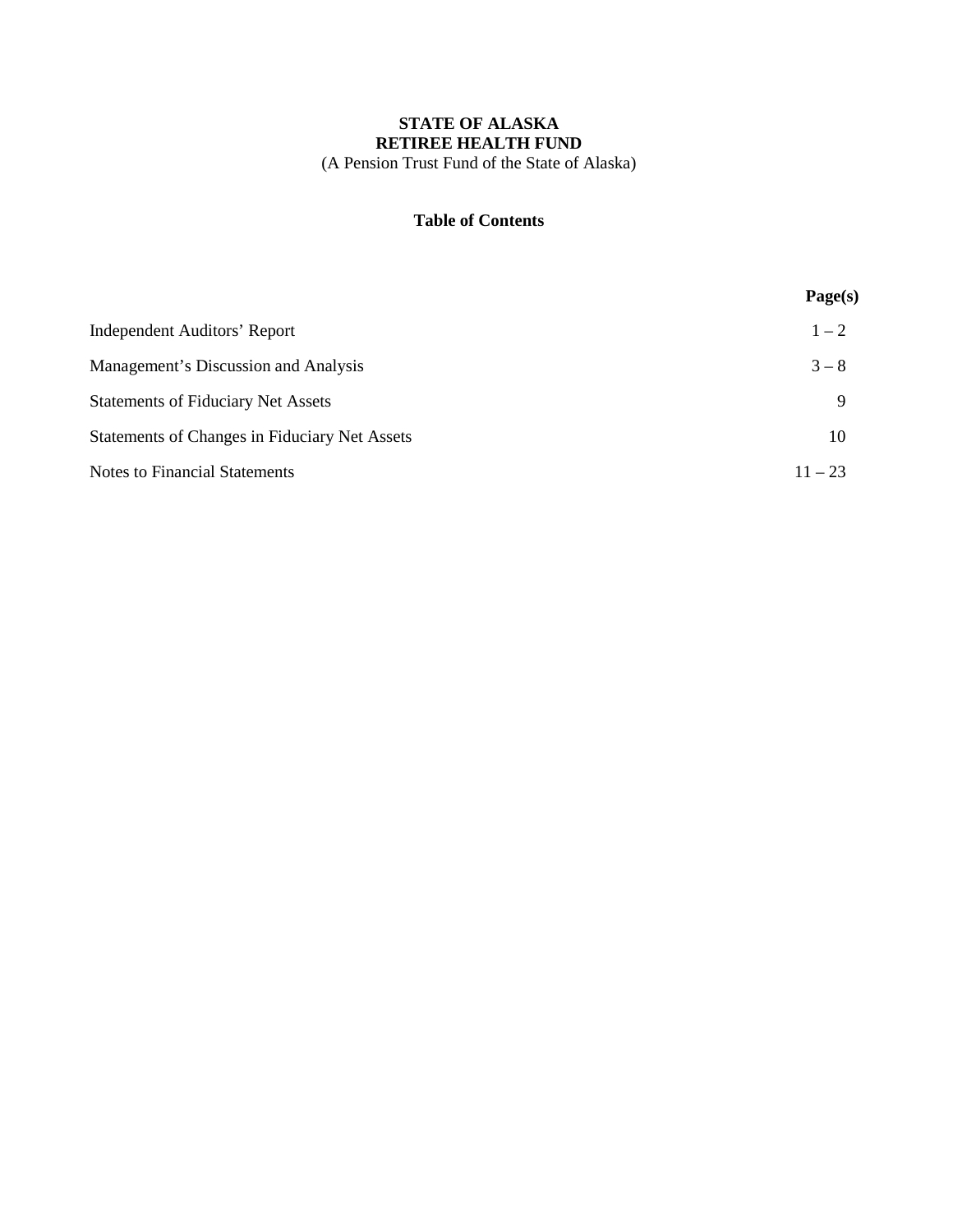

**KPMG LLP**  Suite 600 701 West Eighth Avenue Anchorage, AK 99501

# **Independent Auditors' Report**

Division of Retirement and Benefits and Members of the Alaska Retirement Management Board State of Alaska Retiree Health Fund:

We have audited the accompanying statements of fiduciary net assets of the State of Alaska Retiree Health Fund (the Plan), a pension trust fund of the State of Alaska, as of June 30, 2013 and 2012, and the related statement of changes in fiduciary net assets for the years then ended, and the related notes to the financial statements, which collectively comprise the Plan's basic financial statements as listed in the table of contents.

# *Management's Responsibility for the Financial Statements*

Management is responsible for the preparation and fair presentation of these financial statements in accordance with U.S. generally accepted accounting principles; this includes the design, implementation, and maintenance of internal control relevant to the preparation and fair presentation of financial statements that are free from material misstatement, whether due to fraud or error.

# *Auditors' Responsibility*

Our responsibility is to express opinions on these financial statements based on our audit. We conducted our audit in accordance with auditing standards generally accepted in the United States of America. Those standards require that we plan and perform the audit to obtain reasonable assurance about whether the financial statements are free from material misstatement.

An audit involves performing procedures to obtain audit evidence about the amounts and disclosures in the financial statements. The procedures selected depend on the auditors' judgment, including the assessment of the risks of material misstatement of the financial statements, whether due to fraud or error. In making those risk assessments, the auditor considers internal control relevant to the entity's preparation and fair presentation of the financial statements in order to design audit procedures that are appropriate in the circumstances, but not for the purpose of expressing an opinion on the effectiveness of the entity's internal control. Accordingly, we express no such opinion. An audit also includes evaluating the appropriateness of accounting policies used and the reasonableness of significant accounting estimates made by management, as well as evaluating the overall presentation of the financial statements.

We believe that the audit evidence we have obtained is sufficient and appropriate to provide a basis for our audit opinions.

# *Opinions*

In our opinion, the financial statements referred to above present fairly, in all material respects, the fiduciary net assets of the State of Alaska Retiree Health Fund as of June 30, 2013 and 2012, and the changes in fiduciary net assets for the years then ended, in accordance with U.S. generally accepted accounting principles.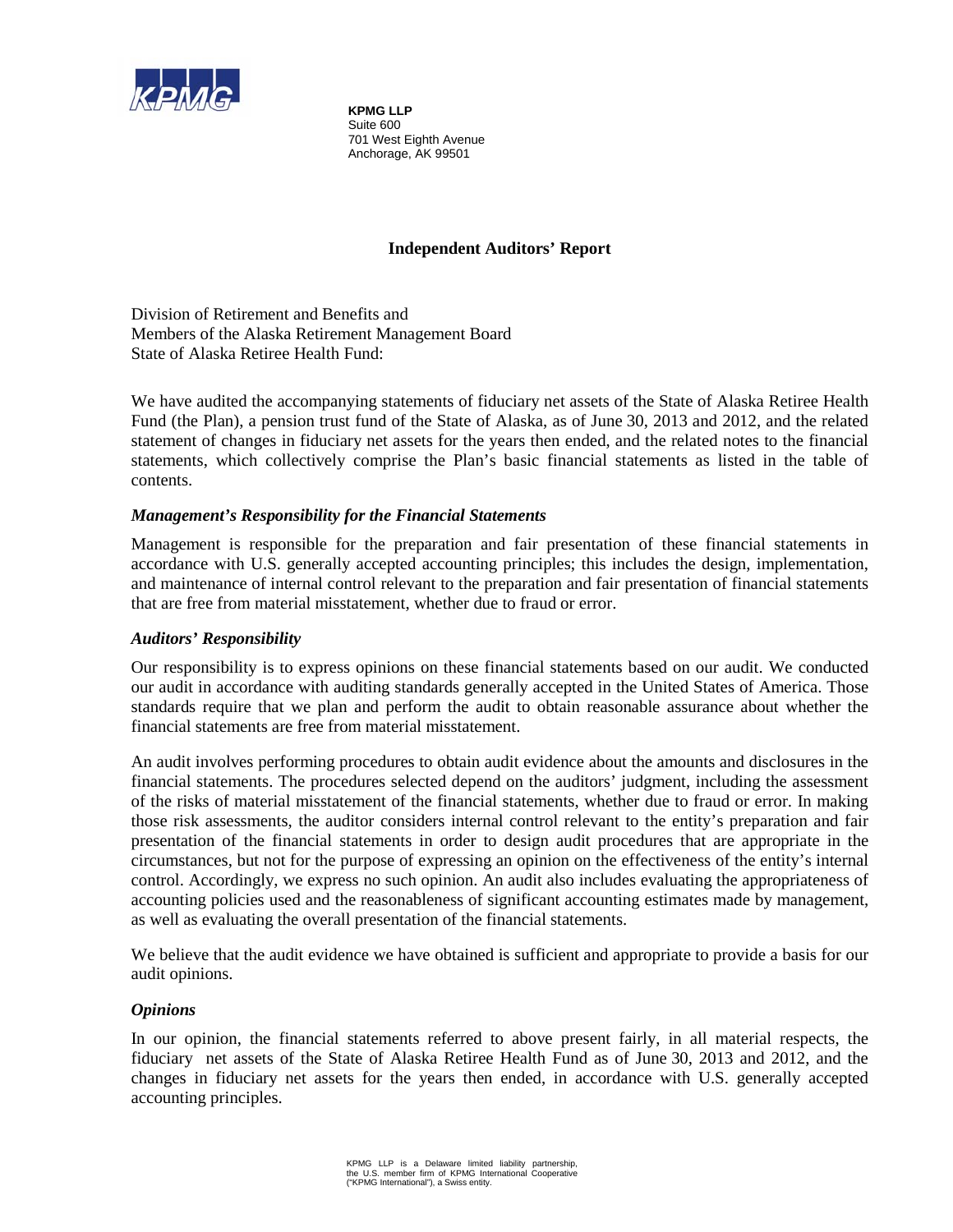

# *Other Matters*

# *Required Supplementary Information*

U.S. generally accepted accounting principles require that the Management's Discussion and Analysis, on pages 3-8 be presented to supplement the basic financial statements. Such information, although not a part of the basic financial statements, is required by the Governmental Accounting Standards Board who considers it to be an essential part of financial reporting for placing the basic financial statements in an appropriate operational, economic, or historical context. We have applied certain limited procedures to the required supplementary information in accordance with auditing standards generally accepted in the United States of America, which consisted of inquiries of management about the methods of preparing the information and comparing the information for consistency with management's responses to our inquiries, the basic financial statements, and other knowledge we obtained during our audit of the basic financial statements. We do not express an opinion or provide any assurance on the information because the limited procedures do not provide us with sufficient evidence to express an opinion or provide any assurance.



November 7, 2013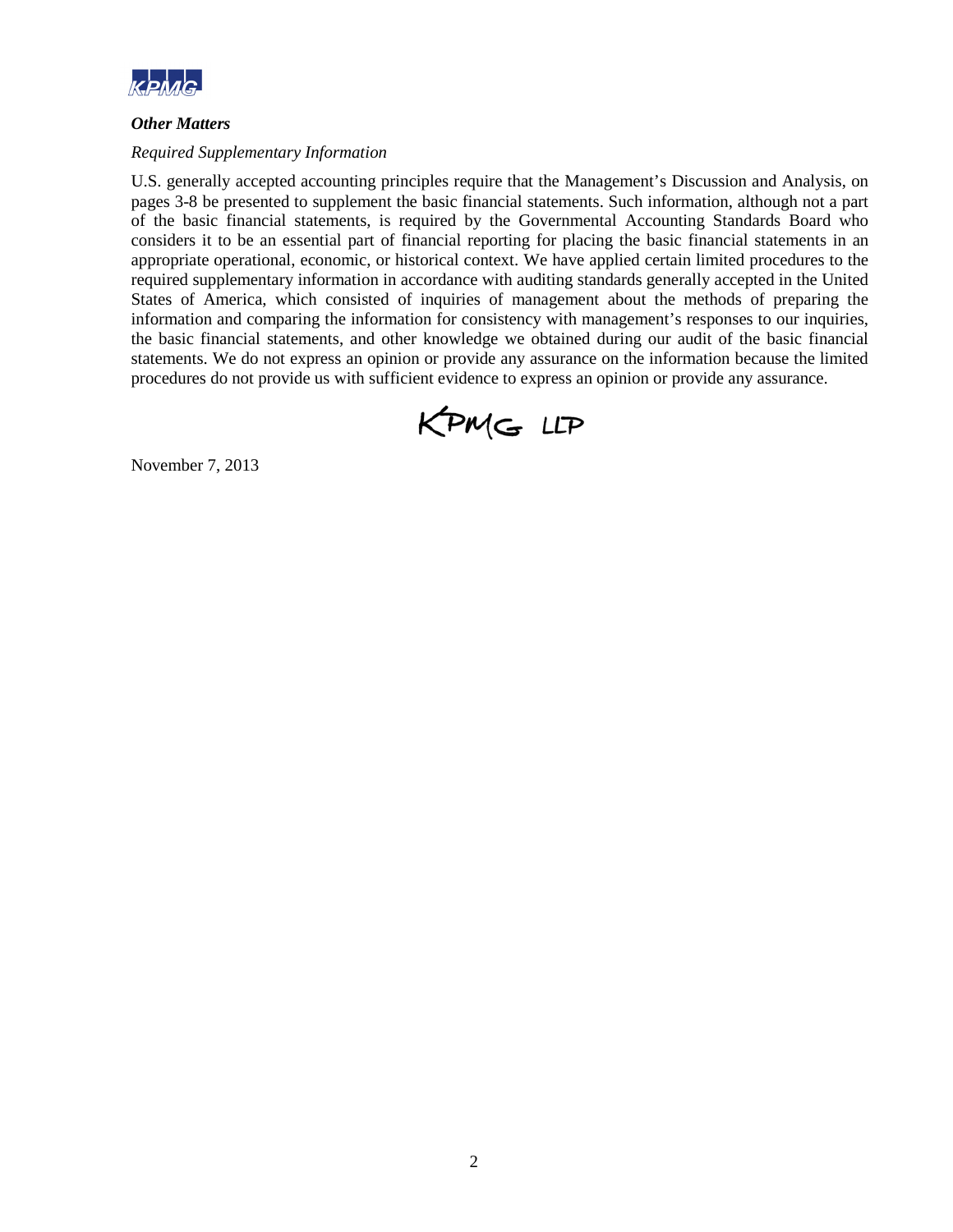(A Pension Trust Fund of the State of Alaska)

Management's Discussion and Analysis

June 30, 2013 and 2012

This section presents management's discussion and analysis (MD&A) of the Retiree Health Fund's (Plan) financial condition and performance for the years ended June 30, 2013 and 2012. This section is presented as a narrative overview and analysis. Please read the MD&A in conjunction with the financial statements and notes to the financial statements to better understand the financial condition and performance of the Plan during the fiscal years ended June 30, 2013 and 2012. Information for fiscal year 2011 is presented for comparative purposes.

### **Financial Highlights**

The Plan financial highlights as of June 30, 2013 were as follows:

- The Plan's net assets held in trust for postemployment healthcare benefits increased by \$34.9 million during fiscal year 2013.
- The Plan's health premiums increased by \$5.2 million during fiscal year 2013.
- The Plan's net investment income increased \$6.6 million to \$17.0 million during fiscal year 2013.
- The Plan's benefit expenses totaled \$46.1 million during fiscal year 2013.

### **Overview of the Financial Statements**

This discussion and analysis is intended to serve as an introduction to the Plan's financial statements. The Plan's financial statements are composed of three components: (1) statement of fiduciary net assets, (2) statement of changes in fiduciary net assets, and (3) notes to financial statements.

*Statements of Fiduciary Net Assets* – This statement presents information regarding the Plan's assets, liabilities, and resulting net assets held in trust for postemployment healthcare benefits. This statement reflects the Plan's investments at fair market value, along with cash and short-term investments, receivables, and other assets less liabilities at June 30, 2013 and 2012.

*Statements of Changes in Fiduciary Net Assets* – This statement presents how the Plan's net assets held in trust for postemployment healthcare benefits changed during the fiscal years ended June 30, 2013 and 2012. This statement presents health premiums earned and net investment income (loss) during the period. Deductions for postemployment healthcare benefits and operating deductions are also presented.

The above statements represent resources available for investment and payment of benefits as of the fiscal year-end and the sources and uses of those funds during fiscal year 2013 and 2012.

*Notes to Financial Statements* – The notes to financial statements are an integral part of the financial statements and provide additional detailed information and schedules that are essential to a full understanding of the Plan's financial statements.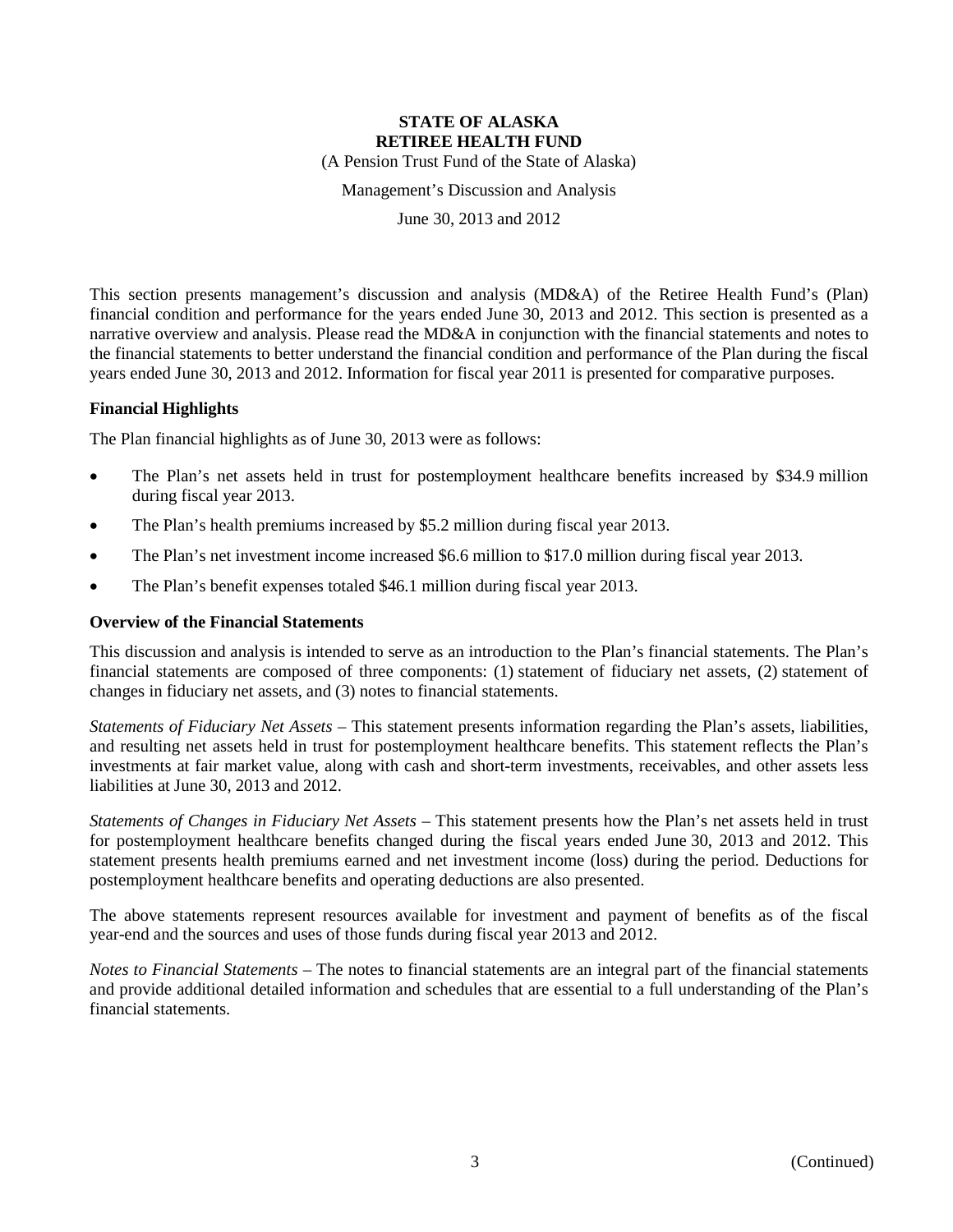(A Pension Trust Fund of the State of Alaska)

Management's Discussion and Analysis

June 30, 2013 and 2012

# **Condensed Financial Information**

| <b>Fiduciary Net Assets</b> |    |               |             |                     |                   |               |  |  |
|-----------------------------|----|---------------|-------------|---------------------|-------------------|---------------|--|--|
|                             |    |               |             | Increase (decrease) |                   |               |  |  |
| <b>Description</b>          |    | 2013          | 2012        | Amount              | <b>Percentage</b> | 2011          |  |  |
| Assets:                     |    |               |             |                     |                   |               |  |  |
| Cash and receivables        | \$ | 90,148,884    | 91,160,270  | (1,011,386)         | $(1.1) \%$ \$     | 59,527,980    |  |  |
| Investments, at fair value  |    | 251.648.723   | 212,486,694 | 39,162,029          | 18.4              | 214,860,984   |  |  |
| Other                       |    | 627,712       | 776,948     | (149, 236)          | (19.2)            | 351,455       |  |  |
| Total assets                |    | 342, 425, 319 | 304,423,912 | 38,001,407          | 12.5              | 274,740,419   |  |  |
| Liabilities:                |    |               |             |                     |                   |               |  |  |
| Claims payable              |    | 20.468,000    | 17,178,000  | 3.290.000           | 19.2              | 22,687,000    |  |  |
| Accrued expenses            |    | 140.361       | 133,574     | 6.787               | 5.1               | 118,967       |  |  |
| Due to other funds          |    | 352,756       | 545,692     | (192, 936)          | (35.4)            | 349,238       |  |  |
| <b>Total liabilities</b>    |    | 20,961,117    | 17,857,266  | 3,103,851           | 17.4              | 23,155,205    |  |  |
| Total net assets            |    | 321,464,202   | 286,566,646 | 34,897,556          | 12.2%<br>\$       | 251, 585, 214 |  |  |

| <b>Changes in Fiduciary Net Assets</b> |                     |             |            |             |              |  |  |  |
|----------------------------------------|---------------------|-------------|------------|-------------|--------------|--|--|--|
|                                        | Increase (decrease) |             |            |             |              |  |  |  |
| <b>Description</b>                     | 2013                | 2012        | Amount     | Percentage  | 2011         |  |  |  |
| Net assets, beginning of year          | 286,566,646<br>\$   | 251,585,214 | 34,981,432 | 13.9%<br>S  | 195,565,020  |  |  |  |
| Additions:                             |                     |             |            |             |              |  |  |  |
| Healthcare insurance premiums          | 65,369,592          | 60,142,982  | 5,226,610  | 8.7         | 54,148,964   |  |  |  |
| Medicare retiree drug subsidy          | 63,629              | 81,361      | (17, 732)  | (21.8)      | 97,449       |  |  |  |
| Early retiree reinsurance program      |                     | 159,646     | (159, 646) | 100.0       |              |  |  |  |
| Other income                           | 1.974               | 4,932       | (2,958)    | (60.0)      | 1,172        |  |  |  |
| Net investment income                  | 17,046,187          | 10,404,104  | 6,642,083  | 63.8        | 42,360,329   |  |  |  |
| Total additions                        | 82,481,382          | 70,793,025  | 11,688,357 | 16.5        | 96,607,914   |  |  |  |
| Deductions:                            |                     |             |            |             |              |  |  |  |
| <b>Benefits</b>                        | 46, 105, 103        | 34,389,584  | 11,715,519 | 34.1        | 39, 307, 350 |  |  |  |
| Administrative                         | 1,478,723           | 1,422,009   | 56,714     | 4.0         | 1,280,370    |  |  |  |
| <b>Total deductions</b>                | 47,583,826          | 35,811,593  | 11,772,233 | 32.9        | 40,587,720   |  |  |  |
| Increase in net assets                 | 34,897,556          | 34,981,432  | (83, 876)  | (0.2)       | 56,020,194   |  |  |  |
| Net assets, end of year                | 321,464,202<br>\$.  | 286,566,646 | 34,897,556 | 12.2%<br>\$ | 251,585,214  |  |  |  |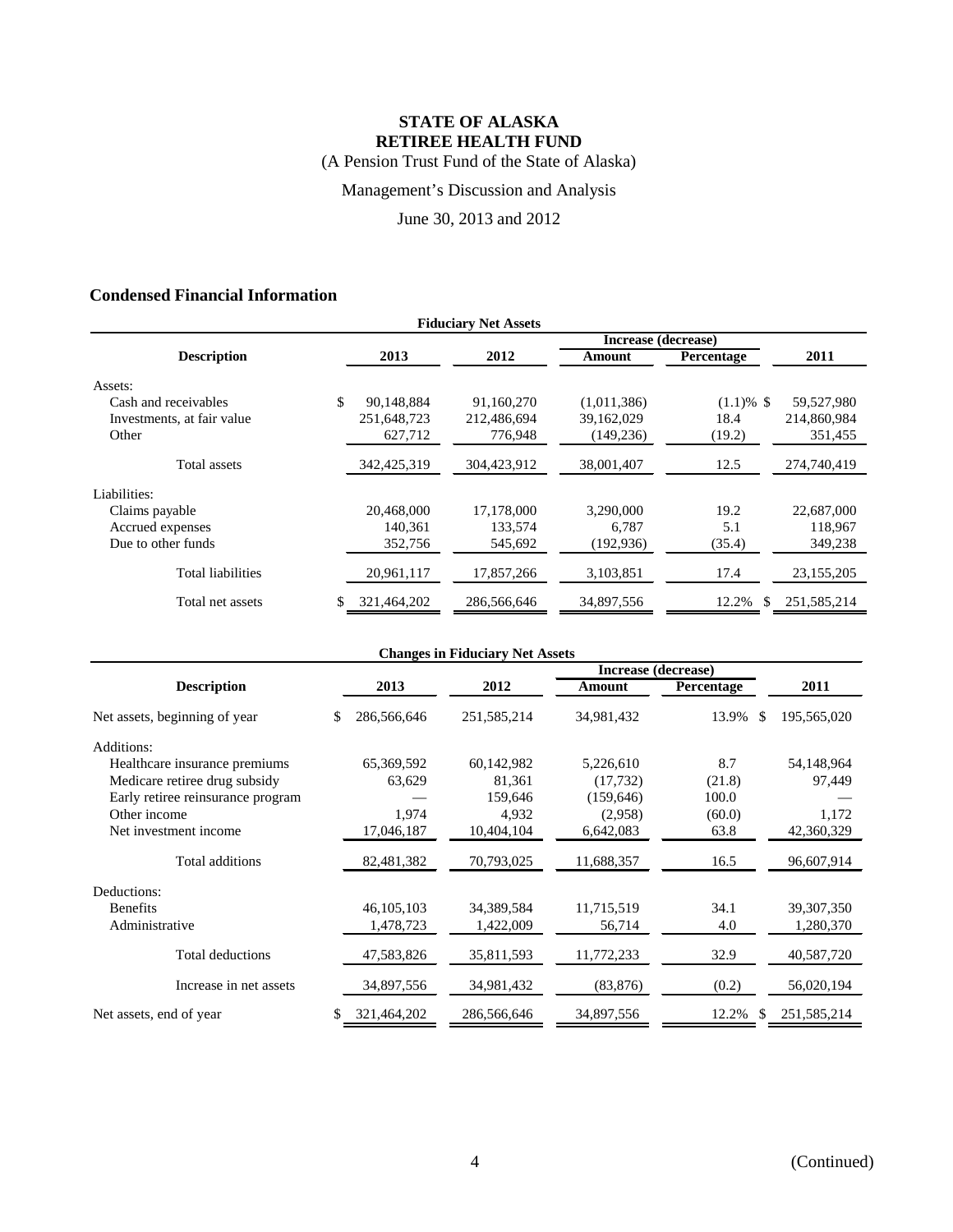(A Pension Trust Fund of the State of Alaska)

Management's Discussion and Analysis

June 30, 2013 and 2012

### **Financial Analysis of the Plan**

The statements of fiduciary net assets as of June 30, 2013 and 2012 show net assets held in trust for postemployment healthcare benefits of \$321,464,202 and \$286,566,646, respectively. The entire amount is available to cover the Plan's obligations to pay postemployment healthcare benefits for its members and their beneficiaries.

These amounts also represent an increase in total net assets held in trust for postemployment healthcare benefits of \$34,897,556 or 12.2% and an increase of \$34,981,432 or 13.9% over fiscal years 2012 and 2011, respectively. Beginning on July 1, 2007, the Alaska Retiree Healthcare Trust (ARHCT) replaced the major medical fund of the Plan for retired members and beneficiaries covered under Public Employees' Retirement System (PERS), Teachers' Retirement System (TRS), and Judicial Retirement System (JRS). Previously, these Systems had paid a monthly health insurance premium to the Plan. With the creation of the ARHCT, participating PERS, TRS, and JRS employer contributions were deposited directly to the ARHCT replacing the monthly health insurance premiums. Healthcare coverage is still accounted for some retired members, dependents, and beneficiaries in the major medical fund via monthly health insurance premiums. Over the long term, healthcare premiums collected for the Dental, Visual, and Audio (DVA) and Long-Term Care (LTC) funds are expected to cover all claims costs. With continued increases in healthcare costs, the Plan must continue to accumulate assets to meet current and future claims costs.

The investment of plan assets is a long-term undertaking. On an annual basis, the Commissioner of Revenue reviews the asset allocation policies related to plan assets and adopts an asset allocation strategy to ensure the asset mix will remain at an optimal risk/return level given the Plan's constraints and objectives.

During fiscal years 2013 and 2012, the asset allocation for the major medical fund was 100% Short-Term Fixed Income Fund and the asset allocation for the DVA fund was 100% General Fund and Other Non-segregated Investments (GeFONSI). The asset allocation for the Long-Term Care fund was as follows:

|                                    | 2013                  |                 |  |
|------------------------------------|-----------------------|-----------------|--|
|                                    | <b>Long-Term Care</b> |                 |  |
|                                    | <b>Allocation</b>     | Range           |  |
| Short-term fixed income pool       | 18%                   | $18\% \pm 1\%$  |  |
| Broad market fixed income pool     | 48                    | $50\% \pm 10\%$ |  |
| International equity               | 12                    | $11\% \pm 4\%$  |  |
| Nonretirement domestic equity pool | 22                    | $21\% \pm 10\%$ |  |
| Total                              | 100%                  |                 |  |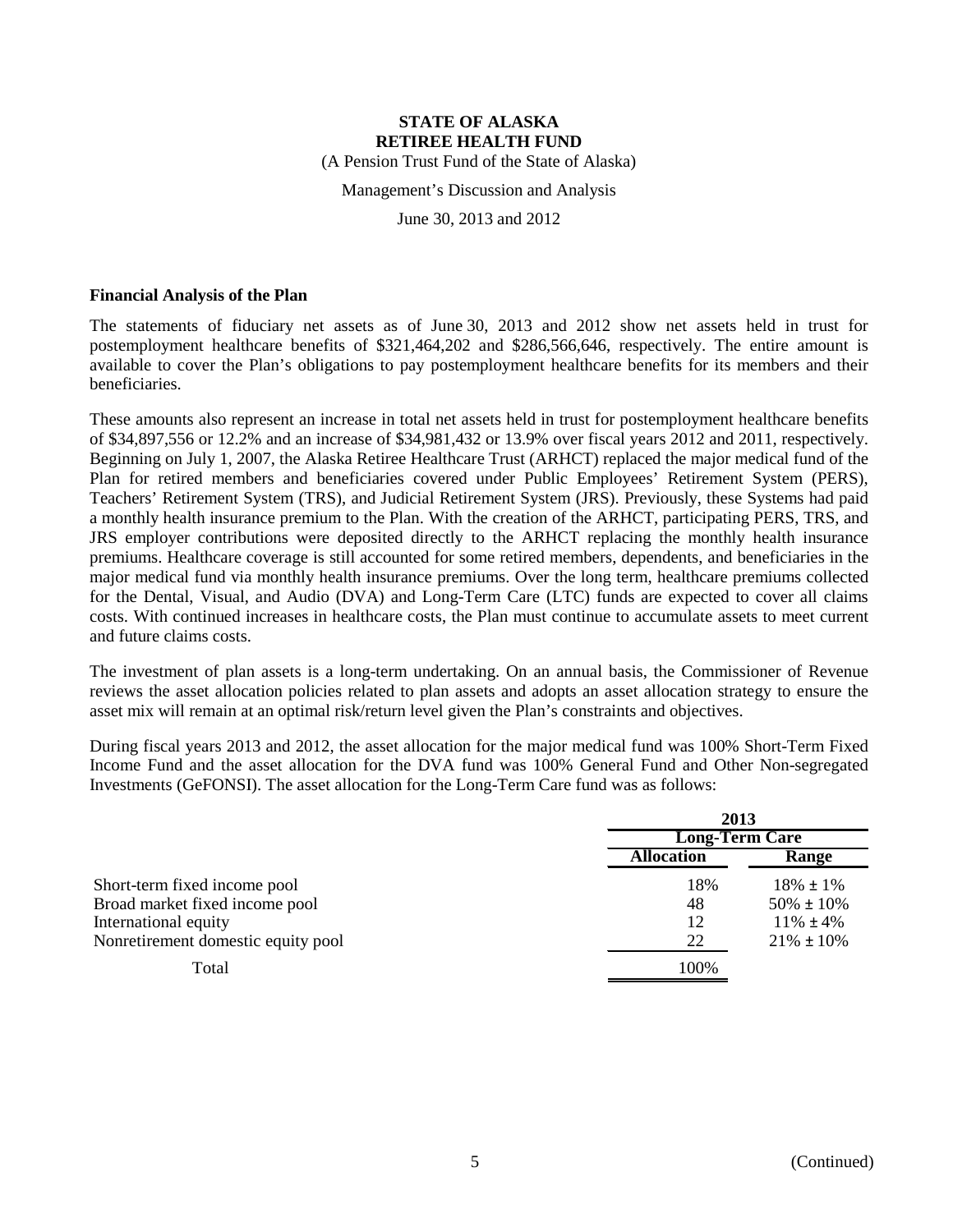(A Pension Trust Fund of the State of Alaska)

### Management's Discussion and Analysis

June 30, 2013 and 2012

|                                    | 2012                  |               |  |
|------------------------------------|-----------------------|---------------|--|
|                                    | <b>Long-Term Care</b> |               |  |
|                                    | <b>Allocation</b>     | Range         |  |
| Short-term fixed income pool       | 22%                   | $21\% - 23\%$ |  |
| Broad market fixed income pool     | 52                    | $42\% - 62\%$ |  |
| International equity               | 9                     | $5\% - 13\%$  |  |
| Nonretirement domestic equity pool | 17                    | 7% - 27%      |  |
| Total                              | 100%                  |               |  |

# **Premium Calculations**

The overall objective of the Plan is to have sufficient funds to meet claim costs. The premiums are recommended each year by the Division of Retirement and Benefits' (Division) benefit consultant with the governing body's concurrence and the Administrator's approval. Premiums are based on a calendar year. The benefit consultant reviews the historical claims experience and administrative costs and uses that data to estimate trends to develop recommended premiums for the next calendar year.

#### **Healthcare Premiums and Investment Income**

The additions required to fund postemployment healthcare benefits are accumulated through a combination of health premiums, prescription drug rebates, and net investment income.

|                                    | <b>Additions</b> |            |                     |                   |            |  |
|------------------------------------|------------------|------------|---------------------|-------------------|------------|--|
|                                    |                  |            | Increase (decrease) |                   |            |  |
|                                    | 2013             | 2012       | Amount              | <b>Percentage</b> | 2011       |  |
| Employer health insurance premiums | \$<br>1,561,825  | 1,517,260  | 44.565              | 2.9%              | 1,479,396  |  |
| Member health insurance premiums   | 63,807,767       | 58,625,722 | 5,182,045           | 8.8               | 52,669,568 |  |
| Medicare retiree drug subsidy      | 63,629           | 81.361     | (17, 732)           | (21.8)            | 97.449     |  |
| Early retiree reinsurance program  |                  | 159.646    | (159, 646)          | (100.0)           |            |  |
| Other                              | 1.974            | 4.932      | (2.958)             | (60.0)            | 1.172      |  |
| Net investment income              | 17,046,187       | 10,404,104 | 6,642,083           | 63.8              | 42,360,329 |  |
| Total                              | 82,481,382       | 70,793,025 | 11,688,357          | 16.5%             | 96,607,914 |  |

System paid medical premiums were \$1,223 per month per eligible retiree for calendar year 2013 and was \$1,200 per month per eligible retiree for calendar year 2012 and was \$1,075 per month per eligible retiree for calendar year 2011.

Other income primarily comprises reimbursements for retiree prescription medication. The Plan was approved for participation in the Medicare Part D retiree drug subsidy (RDS) program starting in calendar year 2006. One of the provisions of Medicare Part D provides sponsors of pension healthcare plans the opportunity to receive a payment, the retiree drug subsidy (RDS), if the sponsor's plan provides a prescription drug benefit that is actuarially equivalent to the Medicare Part D benefit. The RDS is equal to 28% of the amount of eligible prescription drug benefit costs of retirees who are eligible for, but not enrolled in, Medicare Part D, by virtue of continuing to be covered by the sponsor's plan.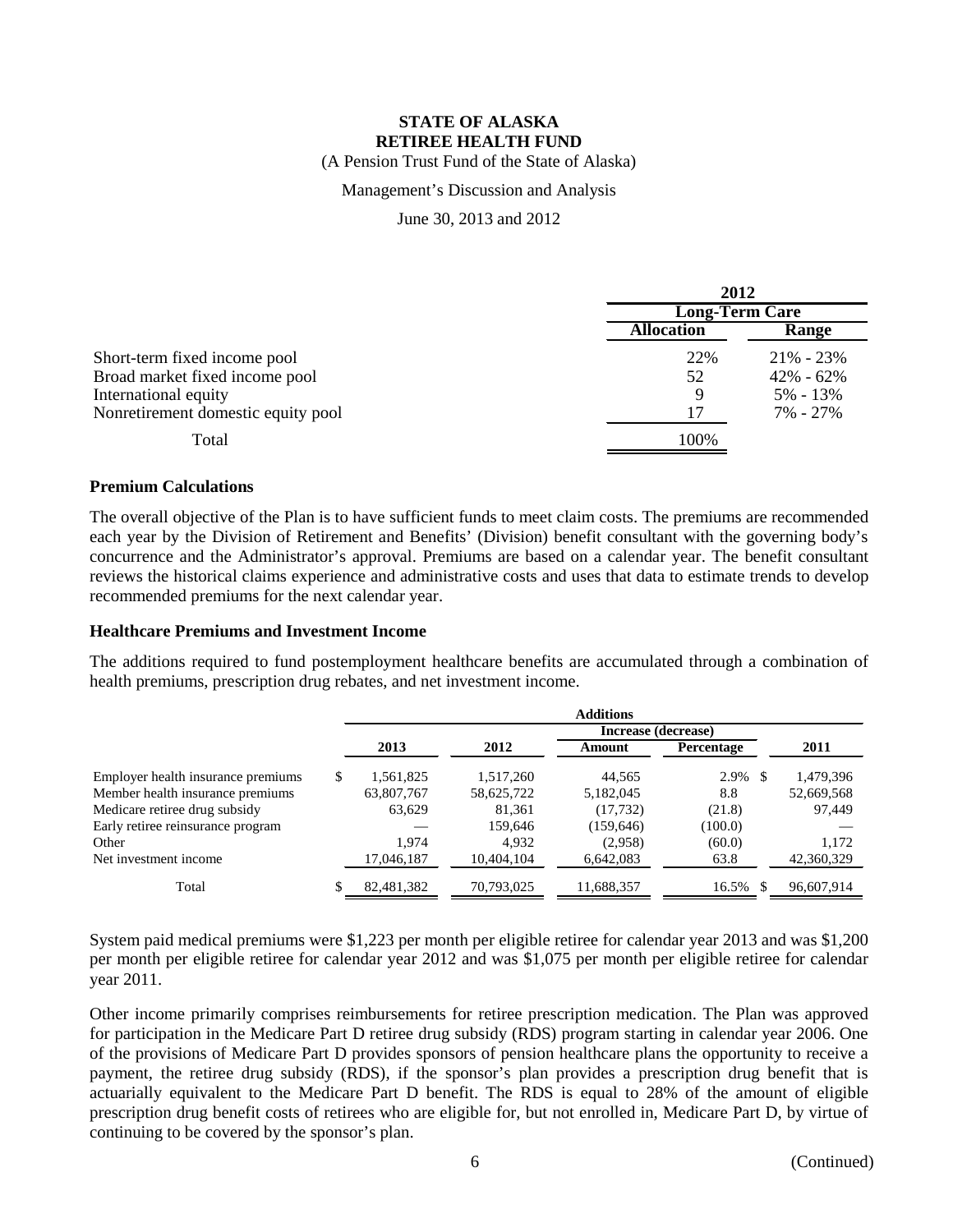(A Pension Trust Fund of the State of Alaska)

Management's Discussion and Analysis

June 30, 2013 and 2012

The System's net investment income in fiscal year 2013 increased by \$6,642,083 or 63.8% from amounts recorded in fiscal year 2012 and net investment income in fiscal year 2012 decreased by \$31,956,225 or 75.4% from amounts recorded in fiscal year 2011. During fiscal years 2013 and 2012, the System experienced positive returns on investments.

For fiscal years 2013 and 2012, the Retiree Health Fund Medical Plan investments generated 0.24% and 0.41%, respectively, rate of return. The Retiree Health Fund Medical Plan annualized rate of return was 0.38% over the last three years and 0.70% over the last five years. For fiscal years 2013 and 2012, the Retiree Health Fund LTC Plan investments generated 6.14% and 3.97% rate of return, respectively. The Retiree Health Fund LTC Plan annualized rate of return was 10.35% over the last three years and 5.18% over the last five years. The Retiree Health Fund DVA Plan is invested in the GeFONSI. The GeFONSI is an investment pool managed by the State of Alaska Treasury Division in the Department of Revenue. For fiscal years 2013 and 2012, the GeFONSI investments generated 0.31% and 1.52% rate of return, respectively. The GeFONSI annualized rate or return was 1.18% over the last three years and 2.23% over the last five years.

# **Benefits and Deductions**

The primary deduction of the Plan is the payment of postemployment healthcare benefits. These benefit costs and the cost of administering the Plan comprises the costs of operation.

|                                       | <b>Deductions</b>         |                         |                      |                   |                           |  |
|---------------------------------------|---------------------------|-------------------------|----------------------|-------------------|---------------------------|--|
|                                       |                           |                         | Increase (decrease)  |                   |                           |  |
|                                       | 2013                      | 2012                    | Amount               | <b>Percentage</b> | 2011                      |  |
| Healthcare benefits<br>Administrative | 46, 105, 103<br>1,478,723 | 34,389,584<br>1.422.009 | 11,715,519<br>56.714 | 34.1% \$<br>4.0   | 39, 307, 350<br>1,280,370 |  |
| Total                                 | 47,583,826                | 35,811,593              | 11,772,233           | 32.9%             | 40,587,720                |  |

Benefit expense increased by \$11,715,519 or 34.1% and decreased by \$4,917,766 or 12.5% from fiscal years 2012 and 2011, respectively. The Plan's benefit consultants continue to identify and develop premiums necessary to cover claims costs.

### **Funding**

Postemployment healthcare benefits are funded by premiums received from the remaining participating retirement systems and plan members as well as from income earned on plan investments. Healthcare premiums are recommended each year by the Division's consultant with the governing body's concurrence and the Administrator's approval.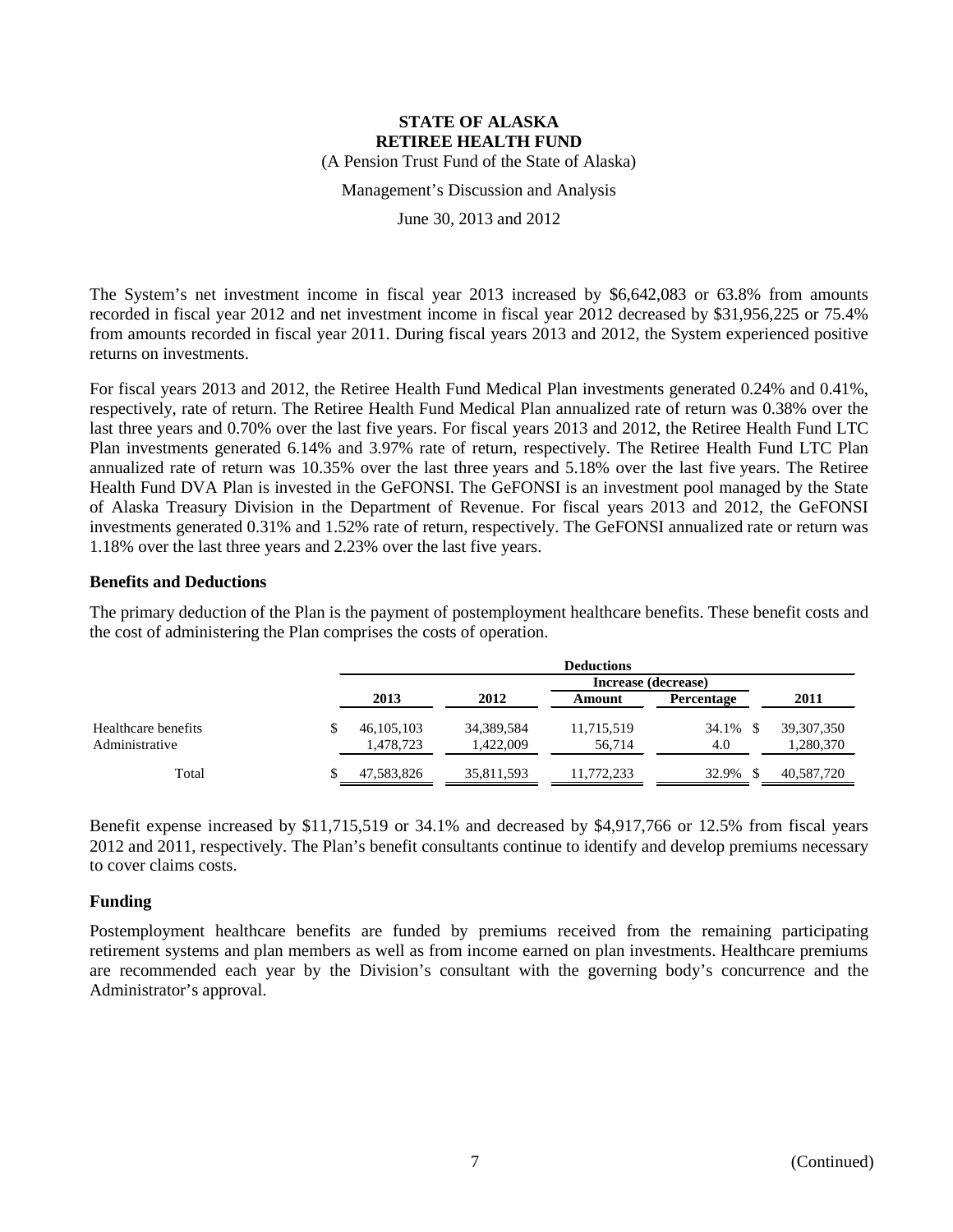(A Pension Trust Fund of the State of Alaska)

Management's Discussion and Analysis

June 30, 2013 and 2012

### **Economic Conditions, Market Environment, and Results**

The overall objective of the Plan is to have sufficient funds to meet current and future claim costs. The premiums for the major medical and DVA plans are calculated each year based on the anticipated claims and administrative costs for the following year. The benefit consultant reviews the historical claims experience and administrative costs and uses that data to estimate trends to develop premiums. The amount of reserves is considered when setting the premiums. The premiums for the LTC plan have been developed to provide future benefits for the retirees, much like an annuity. The LTC plan will accumulate large reserves to pay future benefits.

### **Requests for Information**

This financial report is designed to provide a general overview of the Plan's financial condition for all those with interest in the Plan's finances. Questions concerning any of the information provided in this report or requests for additional financial information should be addressed to:

State of Alaska Retiree Health Fund Division of Retirement and Benefits, Finance Section P.O. Box 110203 Juneau, Alaska 99811-0203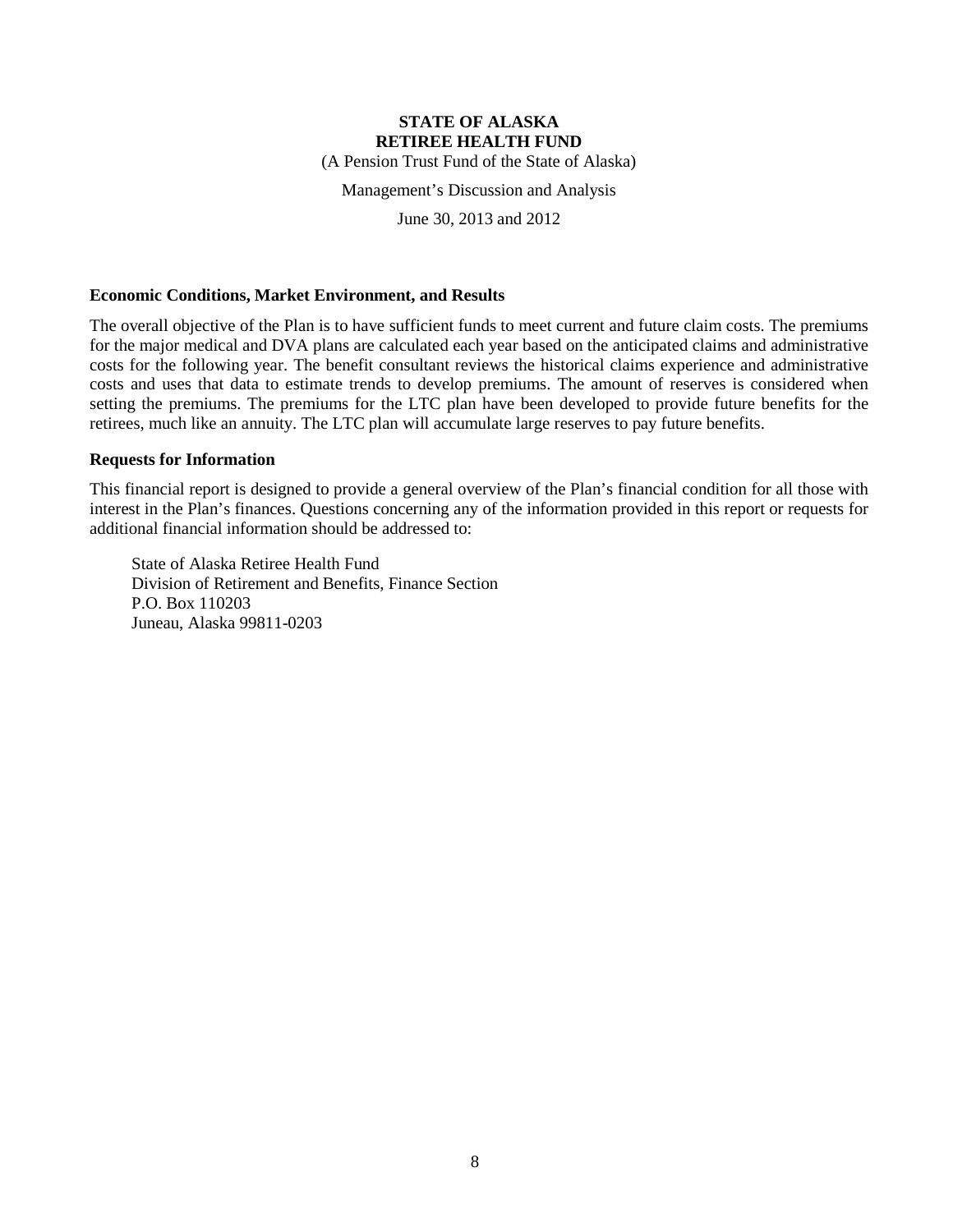(A Pension Trust Fund of the State of Alaska)

### Statements of Fiduciary Net Assets

#### June 30, 2013 and 2012

|                                                                                                                                                                          | 2013                       |                                |                                                       |                                                       | 2012                                 |                                                      |                                                        |                                                        |
|--------------------------------------------------------------------------------------------------------------------------------------------------------------------------|----------------------------|--------------------------------|-------------------------------------------------------|-------------------------------------------------------|--------------------------------------|------------------------------------------------------|--------------------------------------------------------|--------------------------------------------------------|
|                                                                                                                                                                          | <b>Major</b><br>medical    | Dental, visual<br>and audio    | Long-term<br>care                                     | <b>Total</b>                                          | <b>Major</b><br>medical              | Dental, visual<br>and audio                          | Long-term<br>care                                      | <b>Total</b>                                           |
| Assets:<br>Cash and cash equivalents (note 3):<br>Investment in State of Alaska General Fund<br>and other nonsegregated investments pool<br>Short-term fixed income pool | $\mathbb{S}$<br>13,727,143 | 21,582,640                     | 54,839,101                                            | 21,582,640<br>68,566,244                              | 12,532,851                           | 18,433,457                                           | 60,193,962                                             | 18.433.457<br>72,726,813                               |
| Total cash and cash equivalents                                                                                                                                          | 13,727,143                 | 21,582,640                     | 54,839,101                                            | 90,148,884                                            | 12,532,851                           | 18,433,457                                           | 60,193,962                                             | 91,160,270                                             |
| Investments (notes 3 and 4):<br>Broad market fixed income pool<br>Domestic equity pool<br>International equity pool<br>International equity pool-SOA                     | $\overline{\phantom{m}}$   |                                | 146,573,253<br>69,491,682<br>16,262,048<br>19,321,740 | 146,573,253<br>69.491.682<br>16,262,048<br>19,321,740 |                                      | $\overline{\phantom{0}}$<br>$\overline{\phantom{0}}$ | 145, 141, 415<br>47,056,911<br>6,574,886<br>13,713,482 | 145, 141, 415<br>47,056,911<br>6,574,886<br>13,713,482 |
| Total investments                                                                                                                                                        |                            |                                | 251,648,723                                           | 251,648,723                                           |                                      |                                                      | 212,486,694                                            | 212,486,694                                            |
| Other:<br>Premiums receivable<br>Interest and dividends receivable<br>Other receivables<br>Other assets                                                                  | 87,083<br>9,025<br>33,879  | 44,539<br>338,570              | 67,699<br>46,917                                      | 199,321<br>9,025<br>419.366                           | 93,808<br>4,845<br>132,058<br>33,879 | 41,620<br>338,569                                    | 62,397<br>22,855<br>46,917                             | 197.825<br>27,700<br>132,058<br>419.365                |
| Total other                                                                                                                                                              | 129,987                    | 383,109                        | 114,616                                               | 627,712                                               | 264,590                              | 380,189                                              | 132,169                                                | 776,948                                                |
| <b>Total</b> assets                                                                                                                                                      | 13,857,130                 | 21,965,749                     | 306,602,440                                           | 342,425,319                                           | 12,797,441                           | 18,813,646                                           | 272,812,825                                            | 304,423,912                                            |
| Liabilities:<br>Claims payable (note 5)<br>Accrued expenses<br>Due to State of Alaska Other Funds                                                                        | 218,000<br>10,690          | 3,428,000<br>91,577<br>307,179 | 16,822,000<br>38,094<br>45,577                        | 20,468,000<br>140,361<br>352,756                      | 165,000<br>18,981                    | 2,976,000<br>87,254<br>536,012                       | 14,037,000<br>27,339<br>9,680                          | 17,178,000<br>133,574<br>545,692                       |
| <b>Total liabilities</b>                                                                                                                                                 | 228,690                    | 3,826,756                      | 16,905,671                                            | 20,961,117                                            | 183,981                              | 3,599,266                                            | 14,074,019                                             | 17,857,266                                             |
| Net assets held in trust<br>for postemployment<br>healthcare benefits                                                                                                    | 13,628,440                 | 18,138,993                     | 289,696,769                                           | 321,464,202                                           | 12,613,460                           | 15,214,380                                           | 258,738,806                                            | 286,566,646                                            |

See accompanying notes to financial statements.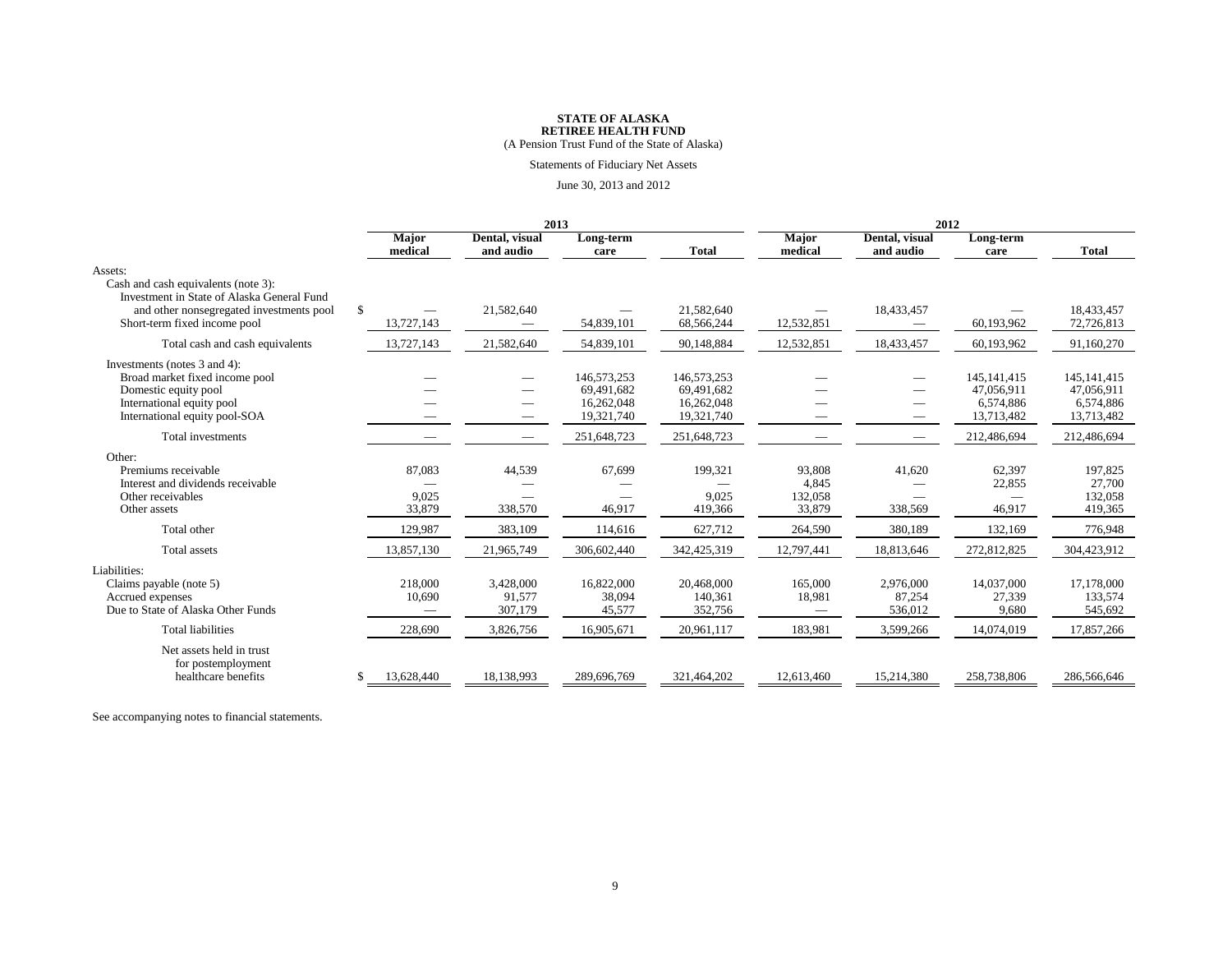(A Pension Trust Fund of the State of Alaska)

#### Statements of Changes in Fiduciary Net Assets

#### Years ended June 30, 2013 and 2012

|                                                                        | 2013 |                         |                             |                                    | 2012                               |                                    |                             |                                     |                                     |
|------------------------------------------------------------------------|------|-------------------------|-----------------------------|------------------------------------|------------------------------------|------------------------------------|-----------------------------|-------------------------------------|-------------------------------------|
|                                                                        |      | <b>Major</b><br>medical | Dental, visual<br>and audio | Long-term<br>care                  | <b>Total</b>                       | <b>Major</b><br>medical            | Dental, visual<br>and audio | Long-term<br>care                   | <b>Total</b>                        |
| Additions:<br>Contributions:                                           |      |                         |                             |                                    |                                    |                                    |                             |                                     |                                     |
| Employer health insurance premiums<br>Member health insurance premiums | \$.  | 1,561,825<br>1,438,564  | 38,415,467                  | 23,953,736                         | 1,561,825<br>63,807,767            | 1,517,260<br>1,216,213             | 35,115,892                  | 22,293,617                          | 1.517.260<br>58,625,722             |
| Total contributions                                                    |      | 3,000,389               | 38,415,467                  | 23,953,736                         | 65,369,592                         | 2,733,473                          | 35,115,892                  | 22,293,617                          | 60,142,982                          |
| Medicare retiree drug subsidy (note 6)                                 |      | 63,629                  |                             |                                    | 63,629                             | 81,361                             |                             |                                     | 81,361                              |
| Early retiree reinsurance program (note 7)                             |      |                         |                             |                                    |                                    | 159,646                            |                             |                                     | 159,646                             |
| Investment income:<br>Net appreciation                                 |      |                         |                             |                                    |                                    |                                    |                             |                                     |                                     |
| in fair value<br>Interest<br>Dividends                                 |      | 30,978                  | 56,556                      | 12,788,289<br>3,726,076<br>515,080 | 12,819,267<br>3,782,632<br>515,080 | 50,092<br>$\overline{\phantom{0}}$ | 238,913                     | 4,830,185<br>4,336,897<br>1.006.890 | 4,830,185<br>4.625.902<br>1.006.890 |
| Total investment income                                                |      | 30,978                  | 56,556                      | 17,029,445                         | 17,116,979                         | 50,092                             | 238,913                     | 10,173,972                          | 10,462,977                          |
| Less investment expense                                                |      | 3,041                   | $\overline{\phantom{m}}$    | 67,751                             | 70,792                             | 3,623                              |                             | 55,250                              | 58,873                              |
| Net investment income                                                  |      | 27,937                  | 56,556                      | 16,961,694                         | 17,046,187                         | 46,469                             | 238,913                     | 10,118,722                          | 10,404,104                          |
| Other income                                                           |      | 44                      | 1,710                       | 220                                | 1,974                              | 164                                | 4.655                       | 113                                 | 4,932                               |
| <b>Total additions</b>                                                 |      | 3,091,999               | 38,473,733                  | 40,915,650                         | 82,481,382                         | 3,021,113                          | 35,359,460                  | 32,412,452                          | 70,793,025                          |
| Deductions:<br>Benefits (note 5)<br>Administrative                     |      | 1,937,423<br>139,596    | 34,495,343<br>1,053,777     | 9,672,337<br>285,350               | 46, 105, 103<br>1,478,723          | 1,884,809<br>176,435               | 31,380,348<br>1,014,239     | 1,124,427<br>231,335                | 34.389.584<br>1,422,009             |
| Total deductions                                                       |      | 2,077,019               | 35,549,120                  | 9,957,687                          | 47,583,826                         | 2,061,244                          | 32,394,587                  | 1,355,762                           | 35,811,593                          |
| Net change in fiduciary net assets                                     |      | 1,014,980               | 2,924,613                   | 30,957,963                         | 34,897,556                         | 959,869                            | 2,964,873                   | 31,056,690                          | 34,981,432                          |
| Net assets held in trust for postemployment<br>healthcare benefits:    |      |                         |                             |                                    |                                    |                                    |                             |                                     |                                     |
| Net assets, beginning of year                                          |      | 12,613,460              | 15,214,380                  | 258,738,806                        | 286,566,646                        | 11,653,591                         | 12,249,507                  | 227,682,116                         | 251,585,214                         |
| Net assets, end of year                                                |      | 13,628,440              | 18,138,993                  | 289,696,769                        | 321,464,202                        | 12,613,460                         | 15,214,380                  | 258,738,806                         | 286,566,646                         |

See accompanying notes to financial statements.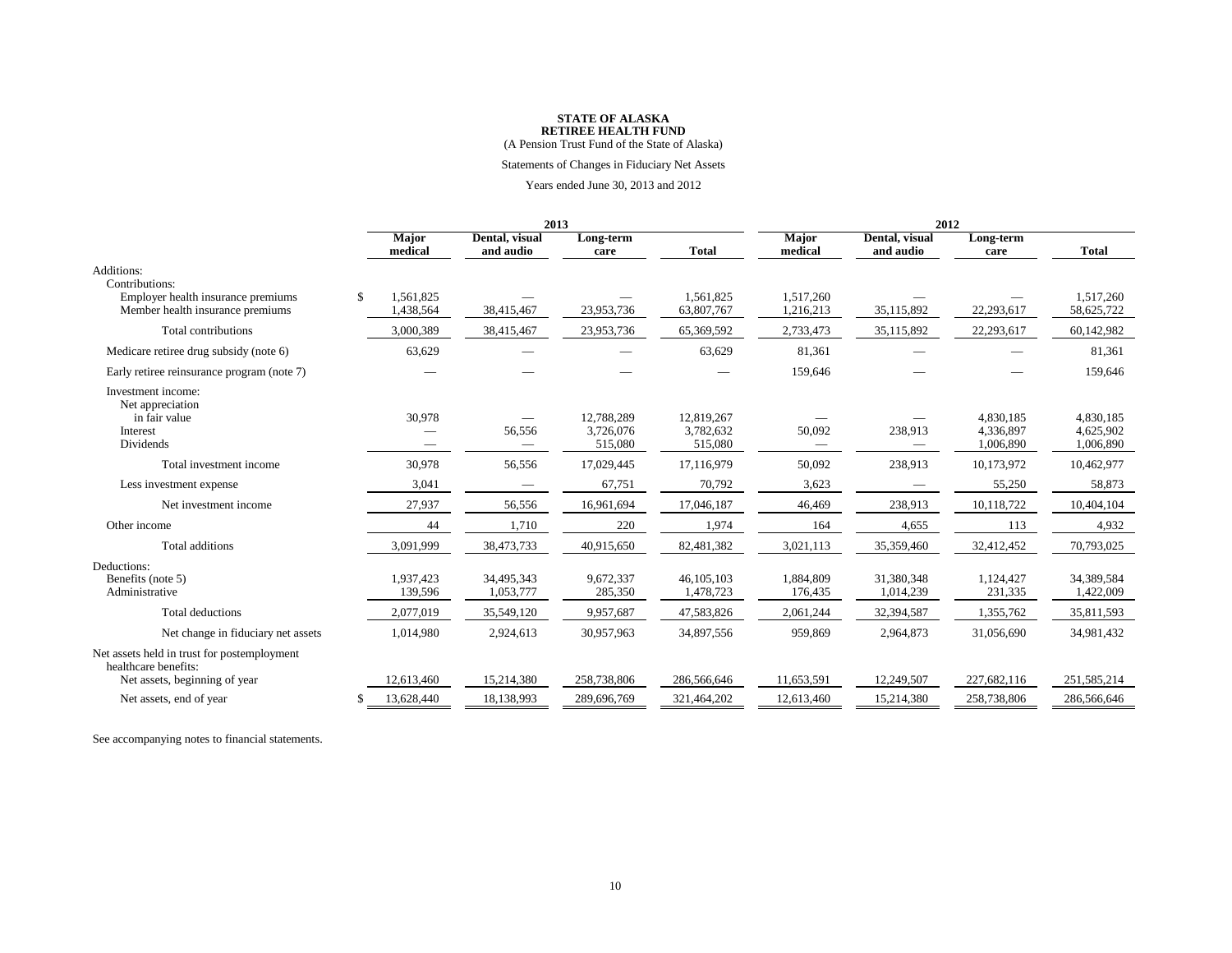(A Pension Trust Fund of the State of Alaska)

Notes to Financial Statements

June 30, 2013 and 2012

# **(1) Description**

The following brief description of the State of Alaska Retiree Health Fund (the Plan), a pension trust fund of the State of Alaska (the State), is provided for general information purposes only. Participants should refer to the Retiree Group Insurance Information Booklet for more complete information.

# *General*

The Plan was established to provide self-insured healthcare benefits to retirees of the Public Employees' Retirement System, Teachers' Retirement System, Judicial Retirement System, and Elected Public Officers Retirement System (collectively referred to as the Retirement Systems) beginning July 1, 1997. The Plan is a pension trust fund of the State financial reporting entity and is included as such in the State's comprehensive annual financial report. As of June 30, 2013 and 2012, there were 38,320 and 36,401 retirees, respectively, excluding dependents, covered by the Plan.

Prior to July 1, 1997, healthcare benefits for retirees were fully insured through the payment of premiums to an insurance company.

# *Benefits*

The Plan offers major medical, voluntary dental, visual, and audio (DVA) and voluntary long-term care (LTC) benefits to eligible benefit recipients of the Retirement Systems and their dependents.

# *Medical*

The Plan provides medical benefits to qualified benefit recipients of the Retirement Systems. The State pays the medical premiums for benefit recipients of the Elected Public Officers Retirement System, for benefit recipients of the Marine Engineers Beneficial Association who retired from the State after July 1, 1986 and for benefit recipients of the NorthWest Marine Trust who retired from the State before July 1, 1984. The following benefit recipients must elect coverage and pay a premium:

- Benefit recipients of the Public Employees' Retirement System (PERS) first hired under the PERS on or after July 1, 1986, who are under age 60, are not receiving a disability benefit, and had less than 25 years of peace officer/firefighter service or less than 30 years of other service.
- Benefit recipients of the Teachers' Retirement System (TRS) first hired under the TRS on or after July 1, 1990, who are under age 60, are not receiving a disability benefit, and had less than 25 years of service.
- Benefit recipients of the PERS first hired under the PERS on or after July 1, 1996, who are age 60 or older and do not have at least 10 years of credited service.
- Alternate payees under a Qualified Domestic Relations Order (QDRO).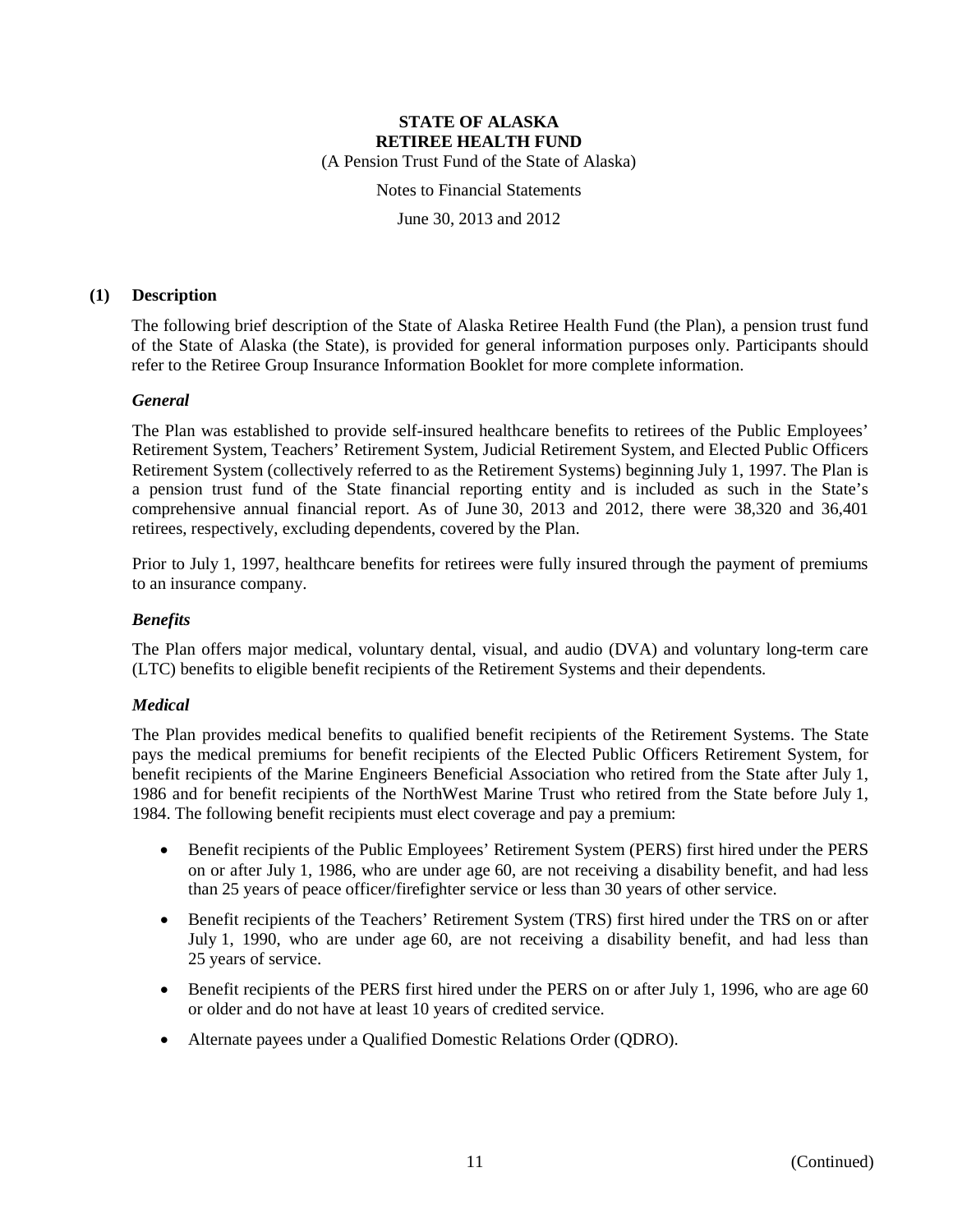(A Pension Trust Fund of the State of Alaska)

Notes to Financial Statements

June 30, 2013 and 2012

### **(1) Description (cont.)**

Beginning July 1, 2007, the Alaska Retiree Healthcare Trust (ARHCT), a healthcare trust fund of the State, was established. The ARHCT is self-funded and provides major medical coverage to retirees of the Plan. The Plan retains the risk of loss of allowable claims for eligible members. The ARHCT began paying member healthcare claims on March 1, 2008. Prior to that, healthcare claims were paid for by the Plan.

### *Voluntary DVA and LTC*

Individuals receiving benefits from one of the Retirement Systems, excluding alternate payees under a QDRO, may elect coverage for themselves and their eligible dependents. If coverage is elected, the premiums are paid by deductions from retirement checks.

### **(2) Summary of Significant Accounting Policies**

### *Basis of Accounting*

The Plan's financial statements are prepared using the economic resources measurement focus and the accrual basis of accounting. Premiums are recognized in the period in which they are due. Benefits are recognized when due and payable.

### *Use of Estimates*

The preparation of financial statements in conformity with U.S. generally accepted accounting principles requires management to make estimates and assumptions that affect the reported amounts of assets and liabilities and disclosure of contingent assets and liabilities at the date of the financial statements and the reported amounts of additions and deductions during the reporting period. Actual results could differ from those estimates.

#### *Investments*

The Department of Revenue, Treasury Division (Treasury) has created a pooled environment by which it manages the investments the Commissioner has fiduciary responsibility for. Actual investing is performed by investment officers in the State's Department of Revenue, Treasury Division, or by contracted external investment managers. The Fund invests in the State's internally managed General Fund and Other Non-segregated Investments (GeFONSI), Short-term Fixed Income Pools and Broad Market Fixed Income Pools. GeFONSI consists of investments in the Short-Term Fixed Income Pool, the Short-Term Liquidity Fixed Income Pool and the Intermediate-term Fixed Income Pool. The complete financial activity of the funds is shown in the Comprehensive Annual Financial Report available from the Division of Finance in the Department of Administration.

### *Valuation and Income Allocation*

Assets in the pools are reported at fair value. Investment purchases and sales are recorded on a trade-date basis. Securities are valued each business day using prices obtained from a pricing service.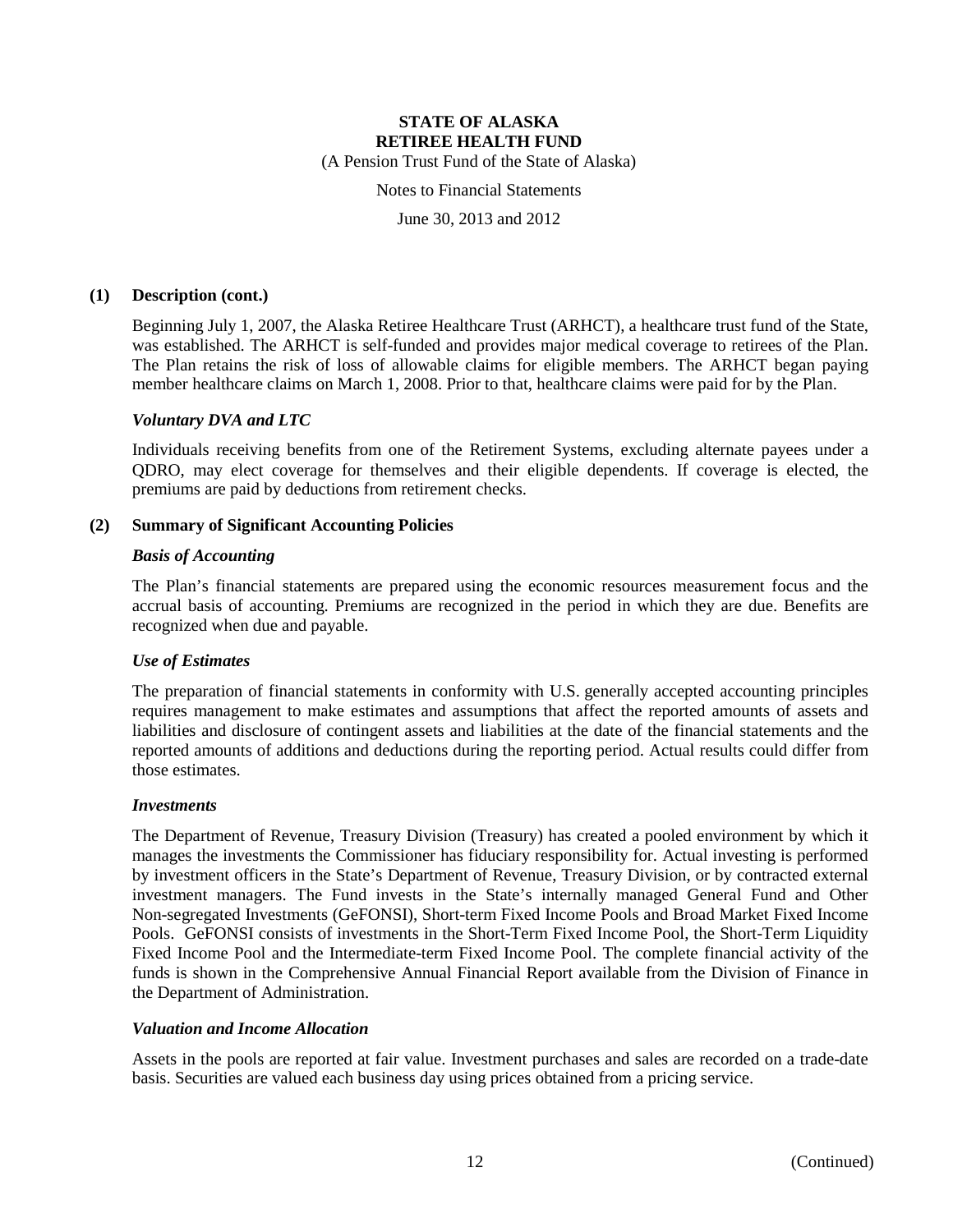(A Pension Trust Fund of the State of Alaska)

Notes to Financial Statements

June 30, 2013 and 2012

### **(2) Summary of Significant Accounting Policies (cont.)**

The accrual basis of accounting is used for investment income and GeFONSI investment income is distributed to pool participants monthly if prescribed by statute or if appropriated by state legislature. Income in the Short-Term, Short-Term Liquidity, Intermediate-Term, and Broad Market Fixed Income Pools as well as the International Equity Pool is allocated to pool participants daily on a pro rata basis. Domestic Equity income is credited and allocated in accordance with the participants pro rata share of the fund when received.

# *Federal Income Tax Status*

The Plan is a qualified plan under Section 401(a) of the Internal Revenue Code and exempt from federal income taxes under Section 501(a).

### *Administration*

The Plan is administered by the State's Division of Retirement and Benefits (DRB). DRB utilizes the services of a claims administrator, Health Smart, to process all medical, dental, and prescription drug claims.

# *Funding*

The Plan is self-insured for all benefits. The Plan's funding policy provides for the collection of premiums from the retirement systems administered by the Division of Retirement and Benefits as well as from benefit recipients, as applicable. Premium amounts are actuarially determined on an annual basis and adjusted as necessary. The retirement systems retain the risk of loss of allowable claims.

### *Due to State of Alaska General Fund*

Due to the State of Alaska General Fund represents reimbursements to be made by the Plan to other funds for net payments made by other funds on behalf of the Plan.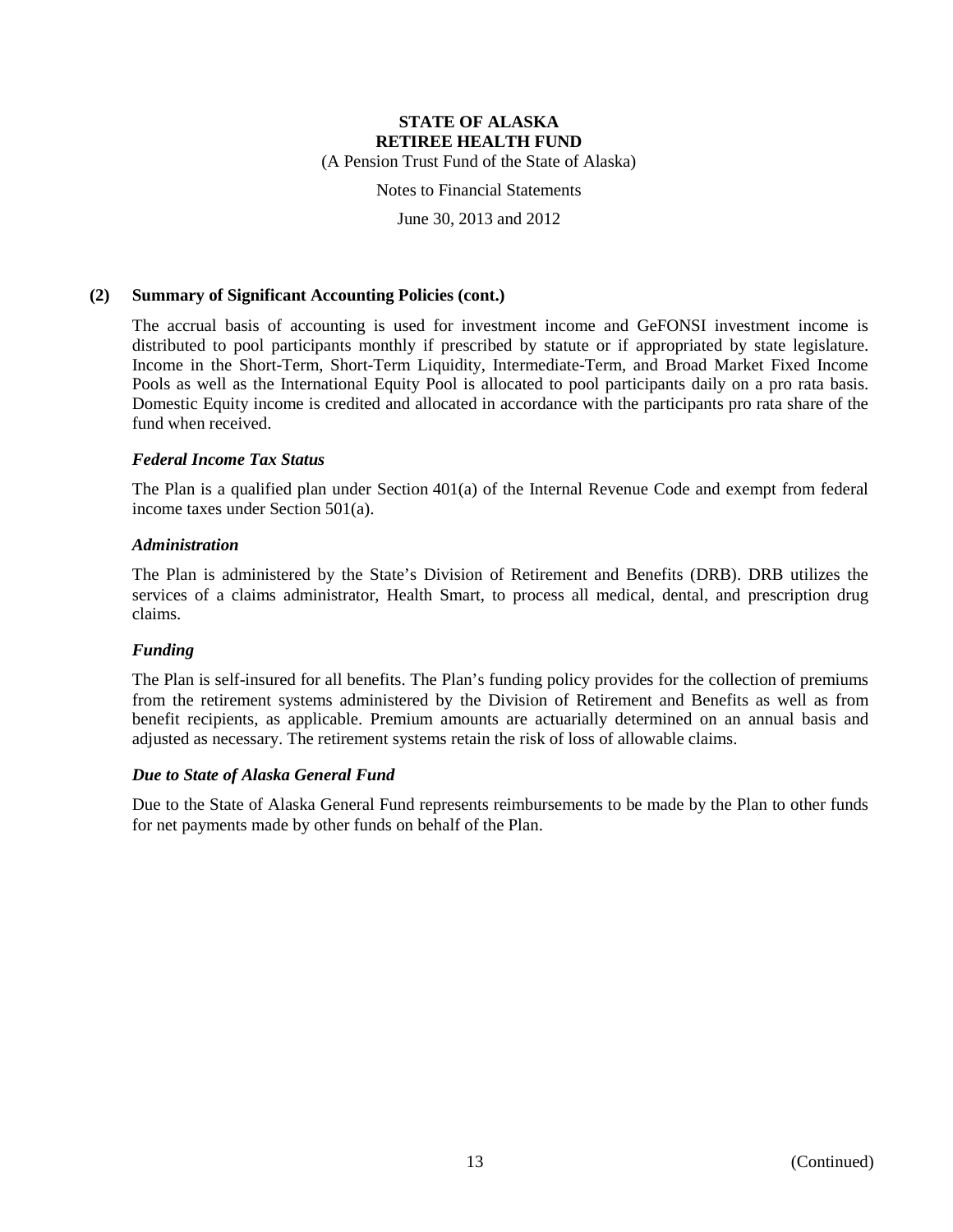(A Pension Trust Fund of the State of Alaska)

Notes to Financial Statements

June 30, 2013 and 2012

# **(3) Deposit and Investment Risk**

At June 30, 2013, the fund's share of pool investments was as follows:

|                                                               | <b>Fair value</b>          |                                |                                    |                          |             |              |  |  |
|---------------------------------------------------------------|----------------------------|--------------------------------|------------------------------------|--------------------------|-------------|--------------|--|--|
|                                                               |                            | <b>Fixed income pools</b>      |                                    |                          |             |              |  |  |
| <b>Investment type</b>                                        | Short-term fixed           | <b>Short-term</b><br>liquidity | <b>Intermediate-</b><br>term fixed | <b>Broad market</b>      | Other       | <b>Total</b> |  |  |
| \$<br>Deposits                                                | 1,895,225                  |                                |                                    | (1,264)                  |             | 1,893,961    |  |  |
| Commercial paper                                              | 3,698,521                  |                                |                                    |                          |             | 3,698,521    |  |  |
| Corporate bonds                                               | 4,533,657                  |                                | 789,443                            | 30,396,781               |             | 35,719,881   |  |  |
| Mortgage backed                                               | 190,230                    |                                | 207,942                            | 48,645,406               |             | 49,043,578   |  |  |
| Municipal bonds                                               | 44,379                     |                                | 2,131                              |                          |             | 46,510       |  |  |
| Other asset backed                                            | 37,845,332                 |                                | 261,454                            | 5,068,220                |             | 43,175,006   |  |  |
| Discount notes                                                | 6,310                      |                                |                                    |                          |             | 6,310        |  |  |
| U.S. government agency                                        |                            |                                | 312,255                            | 4,380,996                |             | 4,693,251    |  |  |
| U.S. Treasury bills                                           | 37,354,105                 | 2,120,620                      | 658,960                            |                          |             | 40,133,685   |  |  |
| U.S. Treasury bonds                                           |                            |                                |                                    | 3,136,791                |             | 3,136,791    |  |  |
| U.S. Treasury notes                                           |                            |                                | 6,984,330                          | 44.034.385               |             | 51,018,715   |  |  |
| U.S. Treasury strip                                           |                            |                                | 57,445                             | 655,490                  |             | 712,935      |  |  |
| Yankees:                                                      |                            |                                |                                    |                          |             |              |  |  |
| Corporate                                                     | 1,187,821                  |                                | 140,828                            | 6,539,518                |             | 7,868,167    |  |  |
| Government                                                    |                            |                                | 37,695                             | 1,455,171                |             | 1,492,866    |  |  |
| Domestic equity                                               |                            |                                |                                    |                          | 69,491,682  | 69,491,682   |  |  |
| International equity                                          |                            |                                |                                    |                          | 35,533,911  | 35,533,911   |  |  |
| Total invested assets                                         | 86,755,580                 | 2,120,620                      | 9,452,483                          | 144,311,494              | 105,025,593 | 347,665,770  |  |  |
| Pool related net assets (liabilities)<br>Other pool ownership | (1,586,005)<br>(6,506,489) | (1)                            | (87, 304)                          | (4,244,730)<br>6,506,489 | 49,877      | (5,868,163)  |  |  |
| Net invested assets<br>\$                                     | 78,663,086                 | 2,120,619                      | 9,365,179                          | 146,573,253              | 105,075,470 | 341,797,607  |  |  |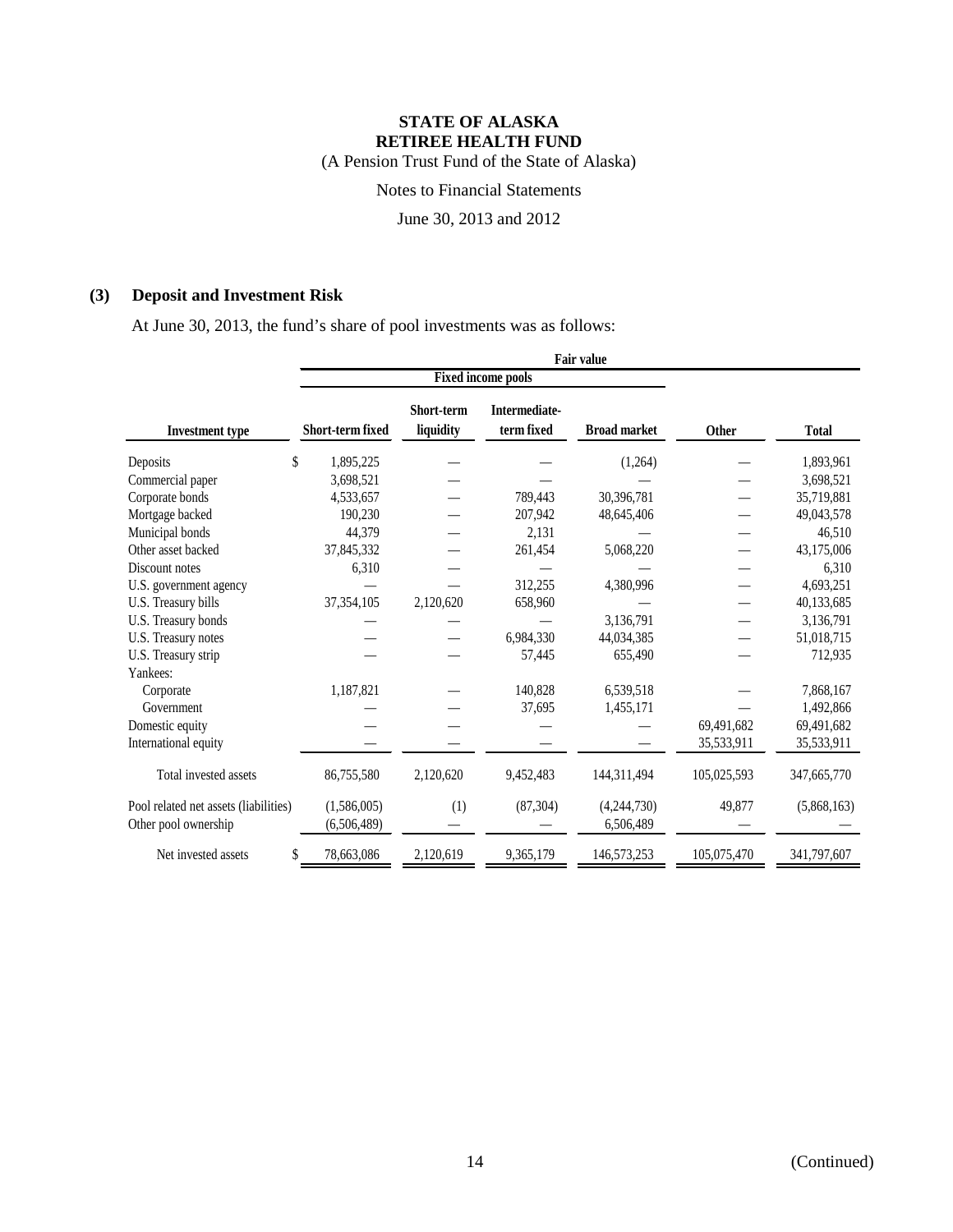(A Pension Trust Fund of the State of Alaska)

Notes to Financial Statements

June 30, 2013 and 2012

### **(3) Deposit and Investment Risk (cont.)**

At June 30, 2012, the Plan had the following investments:

| <b>Investment type</b>                                        | Short-term fixed            | Short-term<br>liquidity | <b>Intermediate-</b><br>term fixed | <b>Broad market</b>          | <b>Other</b> | <b>Total</b>   |
|---------------------------------------------------------------|-----------------------------|-------------------------|------------------------------------|------------------------------|--------------|----------------|
| \$<br>Commercial paper                                        | 3,285,656                   |                         | 4,785                              | 186,474                      |              | 3,476,915      |
| Corporate bonds                                               | 8,789,236                   |                         | 1,222,505                          | 28,759,649                   |              | 38,771,390     |
| Deposits                                                      | 385,823                     |                         |                                    |                              |              | 385,823        |
| Mortgage backed                                               | 819,034                     |                         | 299,249                            | 49,921,852                   |              | 51,040,135     |
| Other asset backed                                            | 34,025,878                  |                         | 32,880                             | 3,827,462                    |              | 37,886,220     |
| U.S. government agency                                        | 1,156,947                   |                         | 391,337                            | 5,706,159                    |              | 7,254,443      |
| U.S. Treasury bills                                           | 51,022,785                  | 1,251,675               | 651,890                            | 1,639,934                    |              | 54,566,284     |
| U.S. Treasury bonds                                           |                             |                         |                                    | 7,972,735                    |              | 7,972,735      |
| U.S. Treasury notes                                           |                             |                         | 5,396,186                          | 30,859,415                   |              | 36,255,601     |
| U.S. Treasury strip                                           |                             |                         | 4,810                              |                              |              | 4,810          |
| Yankees:                                                      |                             |                         |                                    |                              |              |                |
| Government                                                    | 2,022,224                   |                         |                                    | 6,769,775                    |              | 8,791,999      |
| Corporate                                                     |                             |                         | 49,184                             | 3,032,438                    |              | 3,081,622      |
| Domestic equity                                               |                             |                         |                                    |                              | 47,056,911   | 47,056,911     |
| International equity                                          |                             |                         |                                    |                              | 20,288,368   | 20,288,368     |
| Total invested assets                                         | 101,507,583                 | 1,251,675               | 8,052,826                          | 138,675,893                  | 67, 345, 279 | 316,833,256    |
| Pool related net assets (liabilities)<br>Other pool ownership | (2,725,608)<br>(16,891,325) | 205                     | (7, 384)                           | (10, 425, 805)<br>16,891,325 |              | (13, 158, 592) |
| Net invested assets                                           | 81,890,650                  | 1,251,880               | 8,045,442                          | 145, 141, 413                | 67, 345, 279 | 303,674,664    |

# **Interest Rate Risk**

Interest rate risk is the risk that changes in interest rates will adversely affect the fair value of an investment.

### **Short-Term Fixed Income Pool**

As a means of limiting its exposure to fair value losses arising from increasing interest rates, Treasury's investment policy limits individual fixed-rate securities to 14 months to maturity or 14 months expected average life upon purchase. Floating rate securities are limited to three years to maturity or three years expected average life upon purchase. These constraints apply to trade date, except for securities bought at new issue, for which settlement date applies. At June 30, 2013, the expected average life of individual fixed-rate securities ranged from three days to 34 years and the expected average life of floating rate securities ranged from 14 days to 22 years.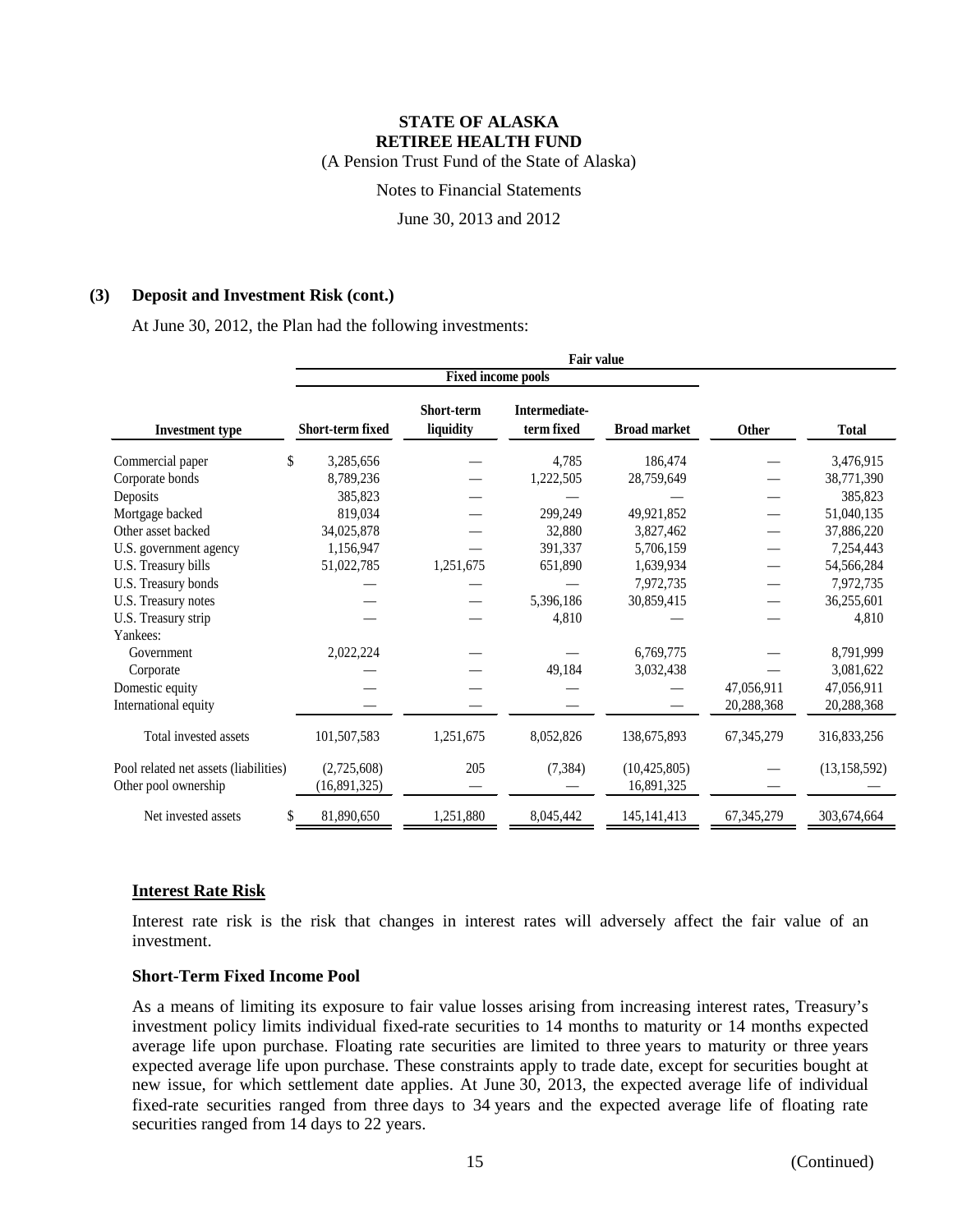(A Pension Trust Fund of the State of Alaska)

Notes to Financial Statements

June 30, 2013 and 2012

### **(3) Deposit and Investment Risk (cont.)**

# **Short-Term Liquidity Fixed Income Pool**

Treasury's investment policy limits individual fixed-rate securities to six months to maturity. These constraints apply to trade date, except for securities bought at new issue, for which settlement date applies. At June 30, 2013, the expected average life of fixed-rate securities ranged from 46 to 67 days.

### **Intermediate and Broad Market Fixed Income Pools**

Duration is a measure of interest rate risk. It measures a security's sensitivity to a 100-basis point change in interest rates. The duration of a pool is the average fair value weighted duration of each security in the pool taking into account all related cash flows.

Treasury uses industry-standard analytical software developed by The Yield Book Inc. to calculate effective duration. The software takes into account various possible future interest rates, historical and estimated prepayment rates, call options, and other variable cash flows for purposes of the effective duration calculation.

Through its investment policy, Treasury manages its exposure to fair value losses arising from increasing interest rates by limiting effective duration of its other fixed income pool portfolios to the following:

Intermediate-Term Fixed Income Pool  $-\pm 20\%$  of the Barclays 1-3 year Government Bond Index. The effective duration for the Barclays 1-3 year Government Bond Index at June 30, 2013, was 1.87 years.

Broad Market Fixed Income Pool  $- \pm 20\%$  of the Barclays Capital U.S. Aggregate Bond Index. The effective duration for the Barclays Capital U.S. Aggregate Bond Index at June 30, 2013, was 5.49 years.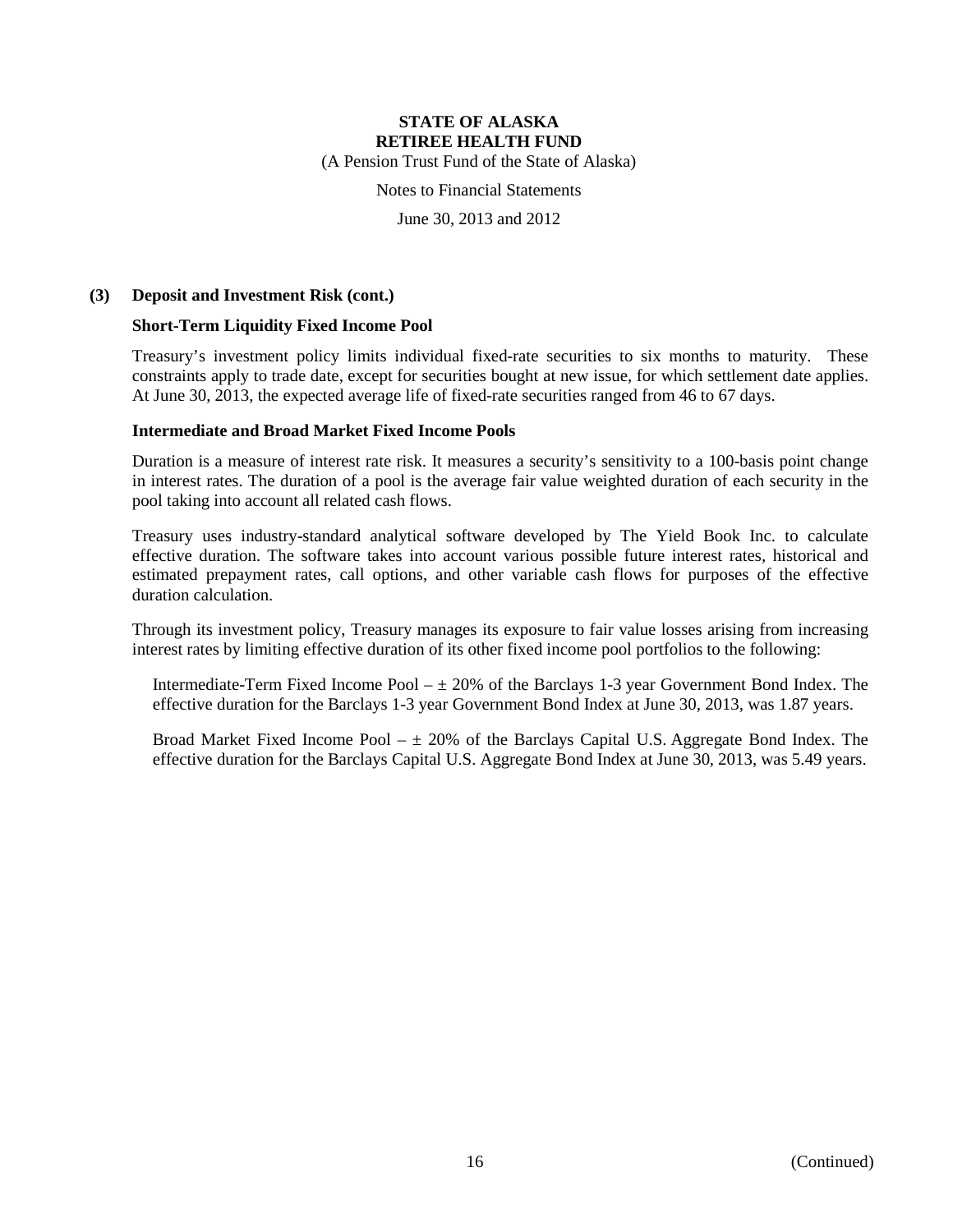(A Pension Trust Fund of the State of Alaska)

Notes to Financial Statements

June 30, 2013 and 2012

### **(4) Deposit and Investment Risk (cont.)**

At June 30, 2013, the effective duration by investment type was as follows (in years):

|                                     |                                            | <b>Effective duration</b>                   |  |  |
|-------------------------------------|--------------------------------------------|---------------------------------------------|--|--|
|                                     | Intermediate-<br>term fixed<br>income pool | <b>Broad market</b><br>fixed<br>income pool |  |  |
| Corporate bonds                     | 2.42                                       | 7.31                                        |  |  |
| Mortgage backed                     | 1.45                                       | 4.13                                        |  |  |
| Municipal bonds                     | 4.41                                       |                                             |  |  |
| Other asset backed                  | 0.59                                       | 1.37                                        |  |  |
| U.S. government agency              | 1.70                                       | 8.23                                        |  |  |
| U.S. Treasury bill                  | 0.11                                       |                                             |  |  |
| U.S. Treasury bonds                 |                                            | 19.69                                       |  |  |
| U.S. Treasury notes                 | 2.04                                       | 5.10                                        |  |  |
| U.S. Treasury strip                 | 4.43                                       | 4.89                                        |  |  |
| Yankees:                            |                                            |                                             |  |  |
| Corporate                           | 1.85                                       | 3.99                                        |  |  |
| Government                          | 2.06                                       | 5.17                                        |  |  |
| <b>Portfolio effective duration</b> | 1.77                                       | 5.23                                        |  |  |

# **Credit Risk**

Credit risk is the risk that an issuer or other counter party to an investment will not fulfill its obligations.

Treasury's investment policy has the following limitations with regard to credit risk:

Short-term Fixed Income Pool investments are limited to instruments with a long-term credit rating of at least A3 or equivalent and instruments with a short-term credit rating of at least P-1 or equivalent. Commercial paper must be rated at least P-1 by Moody's and A-1 by Standard and Poor's Corporation. Asset-backed and nonagency mortgage securities must be rated A3 or equivalent. The A3 rating is defined as the median rating of the following three rating agencies: Standard and Poor's Corporation, Moody's and Fitch. Asset-backed and nonagency mortgage securities may be purchased if only rated by one of these agencies if they are rated AAA.

Short-term Liquidity Pool investments are limited to U.S. Treasury obligations or other U.S. government securities issued in full faith or guaranteed by agencies and instrumentalities of the U.S. government, obligations of foreign governments, sovereign states, supranational entities, and their instrumentalities denominated in U.S. dollars, and the State's internally managed Short-term Fixed Income Pool.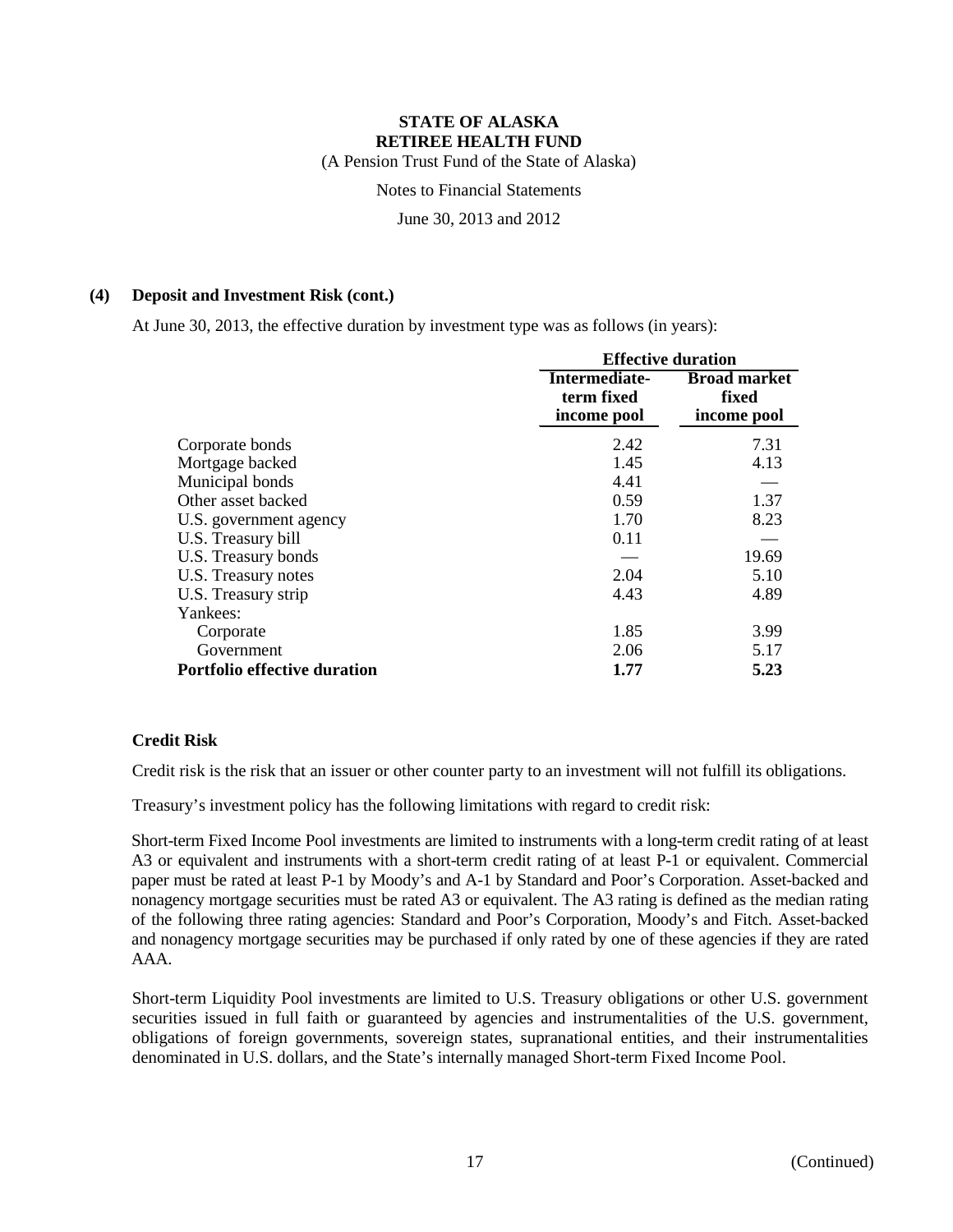(A Pension Trust Fund of the State of Alaska)

Notes to Financial Statements

June 30, 2013 and 2012

### **(3) Deposit and Investment Risk (cont.)**

Intermediate-term and Broad Market Fixed Income Pool investments are limited to securities with a longterm credit rating of at least Baa3 or equivalent and securities with a short-term credit rating of at least P-1 or equivalent. Asset-backed and nonagency mortgage securities must be rated investment grade. The investment grade rating is defined as the median rating of the following three rating agencies: Standard & Poor's Corporation, Moody's and Fitch. Asset-backed and nonagency mortgage securities may be purchased if only rated by one of these agencies if they are rated AAA.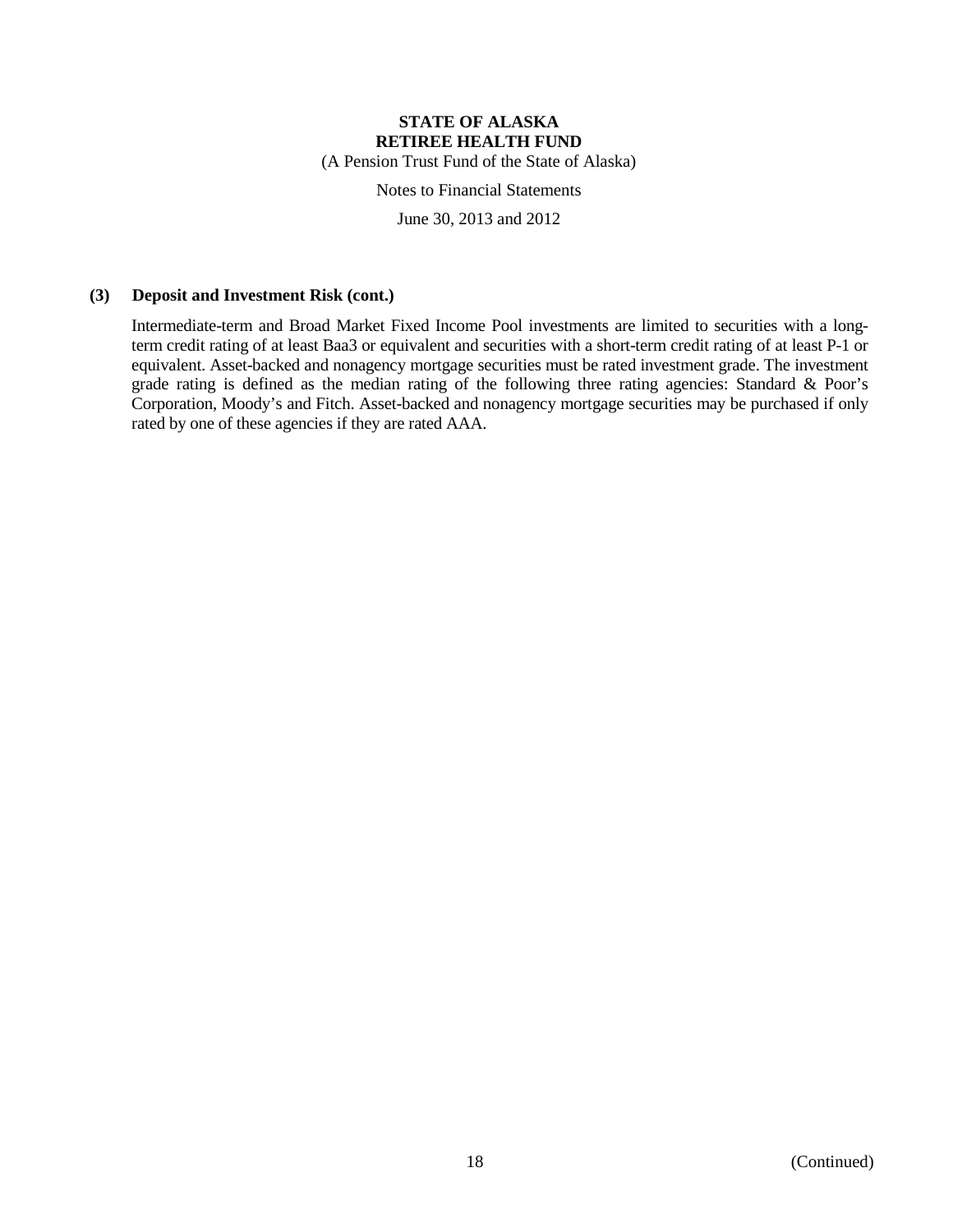(A Pension Trust Fund of the State of Alaska)

# Notes to Financial Statements

June 30, 2013 and 2012

# **(3) Deposit and Investment Risk (cont.)**

At June 30, 2013, the State's internally managed pools consisted of investments with credit quality ratings issued by nationally recognized statistical rating organizations as follows (using Standard and Poor's Corporation rating scale):

|                        |                  | Short-term fixed |      | Short-term<br>liquidity fixed |      | Intermediate-<br>term fixed |      | <b>Broad market</b><br>fixed income |      |
|------------------------|------------------|------------------|------|-------------------------------|------|-----------------------------|------|-------------------------------------|------|
| <b>Investment Type</b> | Rating           | income pool      |      | income pool                   |      | income pool                 |      | pool                                |      |
| Deposits               | Not Rated        | 2.22             | $\%$ |                               | $\%$ |                             | $\%$ |                                     | $\%$ |
| Commercial paper       | <b>Not Rated</b> | 4.34             |      |                               |      |                             |      |                                     |      |
| Corporate bond         | <b>AAA</b>       |                  |      |                               |      | 0.40                        |      | 0.61                                |      |
| Corporate bond         | AA               | 2.41             |      |                               |      | 1.73                        |      | 2.85                                |      |
| Corporate bond         | $\mathbf{A}$     | 2.91             |      |                               |      | 4.80                        |      | 11.79                               |      |
| Corporate bond         | <b>BBB</b>       |                  |      |                               |      | 0.83                        |      | 4.95                                |      |
| Corporate bond         | <b>BB</b>        |                  |      |                               |      | 0.16                        |      | 0.41                                |      |
| Corporate bonds        | Not Rated        |                  |      |                               |      |                             |      | 0.12                                |      |
| U.S. government agency | AA               |                  |      |                               |      | 2.75                        |      | 0.45                                |      |
| U.S. government agency | <b>BBB</b>       |                  |      |                               |      | $\frac{1}{2}$               |      | 0.09                                |      |
| U.S. government agency | Not Rated        | 0.01             |      |                               |      | 0.38                        |      | 2.45                                |      |
| Mortgage backed        | <b>AAA</b>       | 0.07             |      |                               |      | 0.80                        |      | 2.88                                |      |
| Mortgage backed        | AA               | 0.08             |      |                               |      | 0.76                        |      | 27.88                               |      |
| Mortgage backed        | $\mathbf{A}$     | 0.07             |      |                               |      | 0.09                        |      | 0.27                                |      |
| Mortgage backed        | <b>BBB</b>       |                  |      |                               |      |                             |      | 0.05                                |      |
| Mortgage backed        | Not Rated        |                  |      |                               |      | 0.43                        |      | 2.12                                |      |
| Municipal bonds        | AA               | 0.05             |      |                               |      |                             |      |                                     |      |
| Municipal bonds        | $\mathbf{A}$     |                  |      |                               |      | 0.02                        |      |                                     |      |
| Other asset backed     | <b>AAA</b>       | 39.98            |      |                               |      | 1.86                        |      | 2.33                                |      |
| Other asset backed     | AA               | 0.72             |      |                               |      | $\equiv$                    |      | 0.56                                |      |
| Other asset backed     | Not Rated        | 3.71             |      |                               |      | 0.76                        |      | 0.56                                |      |
| Other pool ownership   | Not Rated        |                  |      | 0.07                          |      | 5.92                        |      | 4.44                                |      |
| U.S. Treasury bill     | AA               | 43.83            |      | 99.93                         |      | 6.62                        |      | $\frac{1}{2}$                       |      |
| U.S. Treasury bond     | AA               |                  |      |                               |      |                             |      | 2.14                                |      |
| U.S. Treasury notes    | AA               |                  |      |                               |      | 70.18                       |      | 30.04                               |      |
| U.S. Treasury strip    | AA               |                  |      |                               |      | 0.58                        |      | 0.45                                |      |
| Yankees:               |                  |                  |      |                               |      |                             |      |                                     |      |
| Corporate              | <b>AAA</b>       |                  |      |                               |      | 0.18                        |      | 0.79                                |      |
| Corporate              | AA               | 0.55             |      |                               |      | 0.69                        |      | 1.14                                |      |
| Corporate              | $\mathbf{A}$     | 0.84             |      |                               |      | 0.42                        |      | 1.40                                |      |
| Corporate              | <b>BBB</b>       |                  |      |                               |      | 0.13                        |      | 1.13                                |      |
| Government             | AA               |                  |      |                               |      | 0.34                        |      | 0.53                                |      |
| Government             | <b>BBB</b>       |                  |      |                               |      |                             |      | 0.18                                |      |
| Government             | Not Rated        |                  |      |                               |      | 0.04                        |      | 0.28                                |      |
| No credit risk         |                  | (1.79)           |      |                               |      | (0.87)                      |      | (2.89)                              |      |
|                        |                  | 100.00           | $\%$ | 100.00                        | $\%$ | 100.00                      | $\%$ | 100.00                              | $\%$ |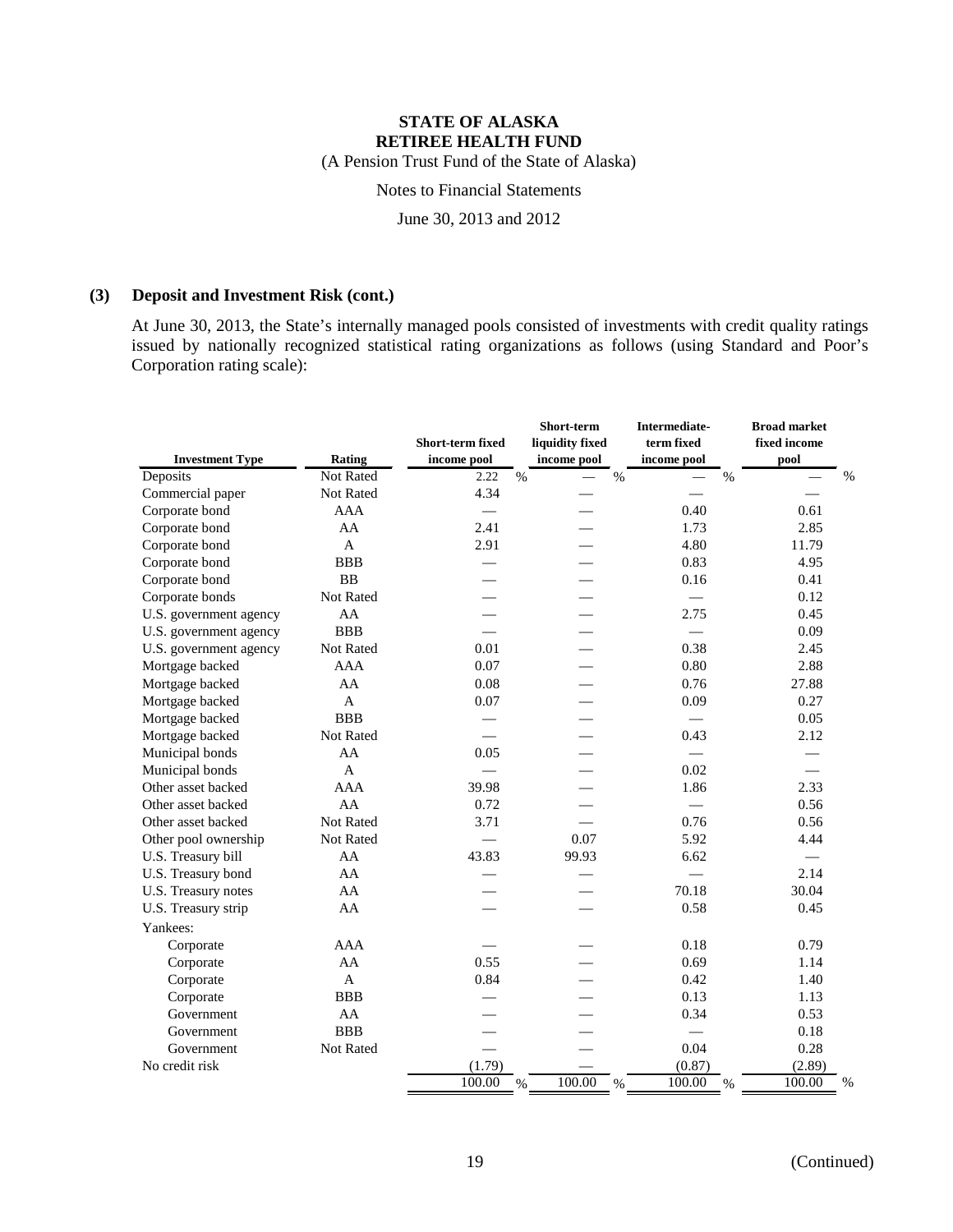(A Pension Trust Fund of the State of Alaska)

# Notes to Financial Statements

June 30, 2013 and 2012

### **(3) Deposit and Investment Risk (cont.)**

### *Foreign Currency Risk*

The Commissioner of Revenue formally adopts asset allocation policies for the Plan at the beginning of each fiscal year, which places policy limitations on the amount of international securities the Plan is allowed to hold. The following policy was in place during fiscal year 2013 and invested assets included the following holdings at June 30, 2013, for the Plan's investment in the International Equity Pool:

|                                               | <b>Policy</b>  | Actual |  |
|-----------------------------------------------|----------------|--------|--|
| Retiree Health Insurance Fund, Long-Term Care | $11\% \pm 4\%$ | 11.61% |  |

At June 30, 2013, the Plan had exposure to foreign currency risk as follows:

| <b>Currency</b>                     |    | <b>Fair value</b> |  |  |
|-------------------------------------|----|-------------------|--|--|
| Deposits:                           |    |                   |  |  |
| Euro Currency                       | \$ |                   |  |  |
| Japanese Yen                        |    | 10,171            |  |  |
|                                     |    | 10,171            |  |  |
| Investments – international equity: |    |                   |  |  |
| <b>Australian Dollar</b>            |    | 378,639           |  |  |
| Canadian Dollar                     |    | 561,692           |  |  |
| Danish Krone                        |    | 155,427           |  |  |
| Euro Currency                       |    | 4,383,393         |  |  |
| Japanese Yen                        |    | 3,114,533         |  |  |
| New Zealand Dollar                  |    | 107,114           |  |  |
| Norwegian Krone                     |    | 175,789           |  |  |
| Pound Sterling                      |    | 3,936,604         |  |  |
| Swedish Krona                       |    | 888,657           |  |  |
| Swiss Franc                         |    | 978,341           |  |  |
|                                     |    | 14,680,189        |  |  |
| Total                               | \$ | 14,690,360        |  |  |

#### *Concentration of Credit Risk*

Treasury's policy with regard to concentration of credit risk is to prohibit the purchase of more than 5% of a pool's holdings in corporate bonds of any one company or affiliated group.

At June 30, 2013, the Commissioner did not have exposure to any one issuer greater than 5% of invested assets.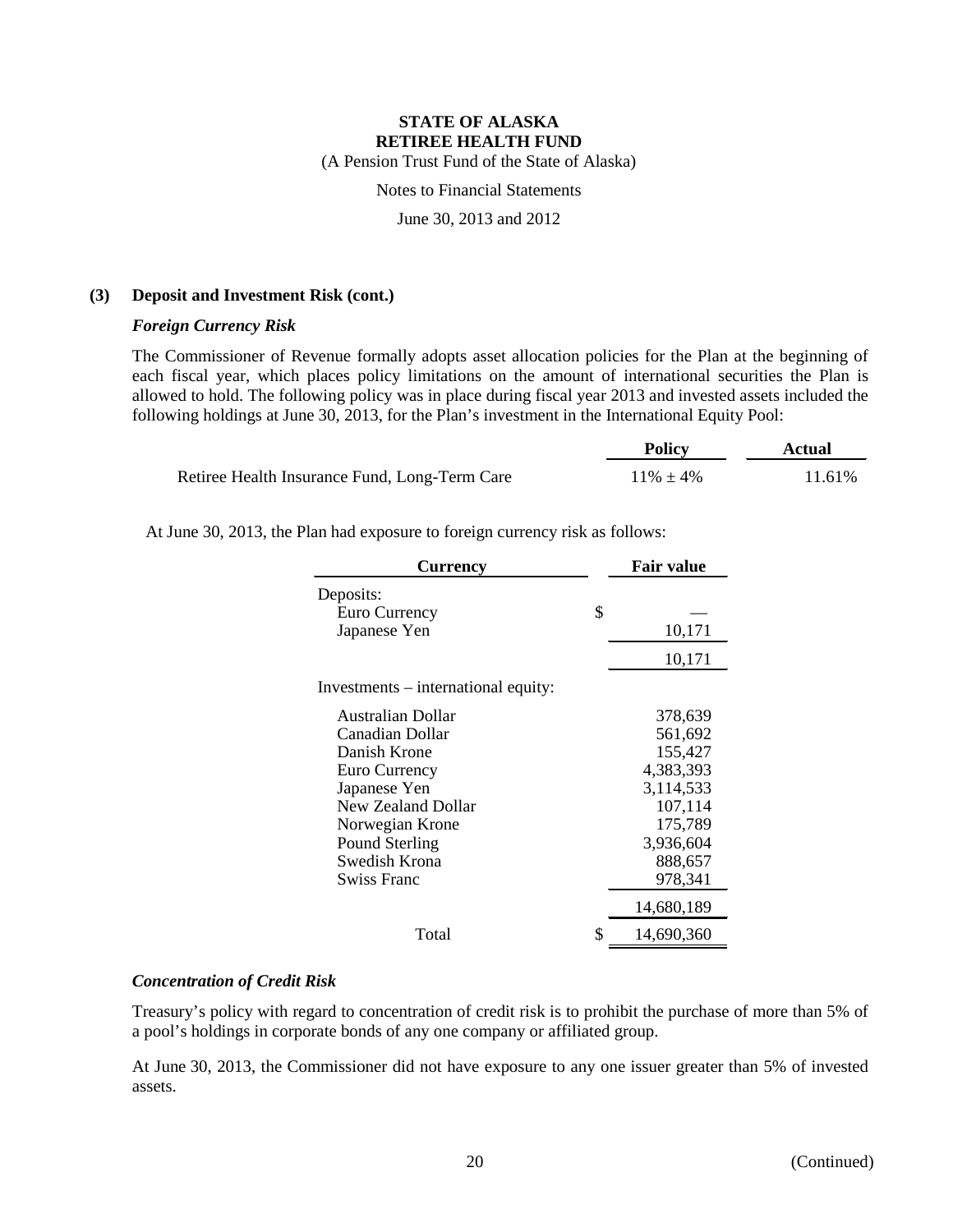(A Pension Trust Fund of the State of Alaska)

Notes to Financial Statements

June 30, 2013 and 2012

### **(4) Foreign Exchange, Foreign Exchange Contracts, Off-Balance-Sheet Risk, and Derivative Exposure**

The Commissioner is exposed to credit risk on investment derivative instruments that are in asset positions. The Commissioner has no policy of requiring collateral or other security to support derivative instruments subject to credit risk. Additionally, the Commissioner has no policy regarding entering into netting arrangements when it enters into derivative instrument transactions with a counterparty, nor does the Commissioner have a policy for contingencies. The International Equity Pool investment includes the following income from derivative investments at June 30, 2013:

|                              |                                                    | Changes in fair value |                                            | Fair value at June 30, 2013 |                 |  |  |  |
|------------------------------|----------------------------------------------------|-----------------------|--------------------------------------------|-----------------------------|-----------------|--|--|--|
|                              | Classification                                     | Amount                | Classification                             | Amount                      | <b>Notional</b> |  |  |  |
| <b>FX</b> Forwards<br>Rights | Investment Revenue \$<br><b>Investment Revenue</b> | 706                   | Long-Term Instruments \$<br>Common Stock - | $\overline{\phantom{a}}$    |                 |  |  |  |

Additionally, the International Equity Pool had the following income from foreign currency transactions:

Net realized gain on foreign currency  $\qquad$  \$ 3,050

The International Equity Pool includes foreign currency forward contracts to buy and sell specified amounts of foreign currencies at specified rates on specified future dates for the purpose of hedging existing security positions. The counterparties to the foreign currency forward contracts consist of a diversified group of financial institutions. Credit risk exposure exists to the extent of nonperformance by these counterparties; however, the risk of default is considered to be remote. The market risk is limited to the difference between contractual rates and forward rates at the balance sheet date. At June 30, 2013, the International Equity Pool had no outstanding contracts.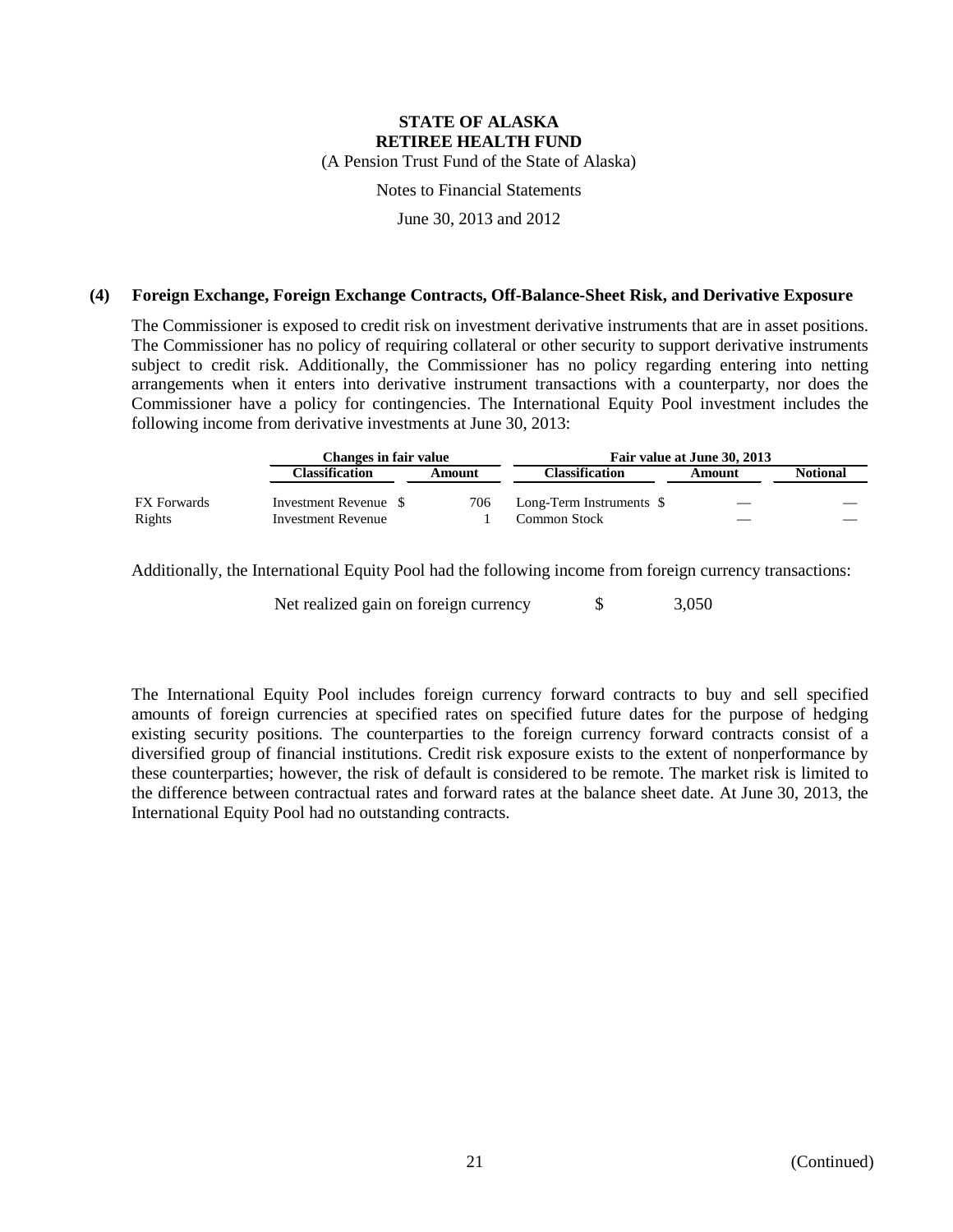(A Pension Trust Fund of the State of Alaska)

Notes to Financial Statements

June 30, 2013 and 2012

### **(5) Claims Payable**

The liability for claims incurred but not reported represents the estimated amounts necessary to settle all outstanding claims, incurred but not reported, as of the balance sheet date. The Plan's reserve estimates are based primarily on historical development patterns adjusted for current trends that would modify past experience. Claims are reevaluated periodically to consider the effects of inflation, claims settlement trends, and other economic factors. The process of establishing loss reserves is subject to uncertainties that are normal, recurring, and inherent in the healthcare business. Changes in the balances of claims liabilities are as follows:

|                                                               |    | 2013         | 2012         |
|---------------------------------------------------------------|----|--------------|--------------|
| Beginning of year:<br>Due to State of Alaska General Fund for |    |              |              |
| outstanding warrants                                          | \$ | 545,692      | 349,238      |
| Incurred but not reported                                     |    | 17,178,000   | 22,687,000   |
| Total, beginning of year                                      |    | 17,723,692   | 23,036,238   |
| Benefit deductions                                            |    | 46, 105, 103 | 34,389,584   |
| Benefits paid                                                 |    | (43,008,039) | (39,702,130) |
| Total, end of year                                            | \$ | 20,820,756   | 17,723,692   |
| End of year:                                                  |    |              |              |
| Due to State of Alaska General Fund for                       |    |              |              |
| outstanding warrants                                          | \$ | 352,756      | 545,692      |
| Incurred but not reported                                     |    | 20,468,000   | 17,178,000   |
| Total, end of year                                            | \$ | 20,820,756   | 17,723,692   |

### **(6) Medicare Part D Retiree Drug Subsidy**

One of the provisions of Medicare Part D provides sponsors of pension healthcare plans the opportunity to receive a retiree drug subsidy (RDS) payment if the sponsor's plan provides a prescription drug benefit that is actuarially equivalent to the Medicare Part D benefit. The RDS is equal to 28% of the amount of eligible prescription drug benefit costs of retirees who are eligible for, but not enrolled in, Medicare Part D, by virtue of continuing to be covered by the sponsor's plan. The Plan was approved for participation in the Medicare Part D program beginning calendar year 2006.